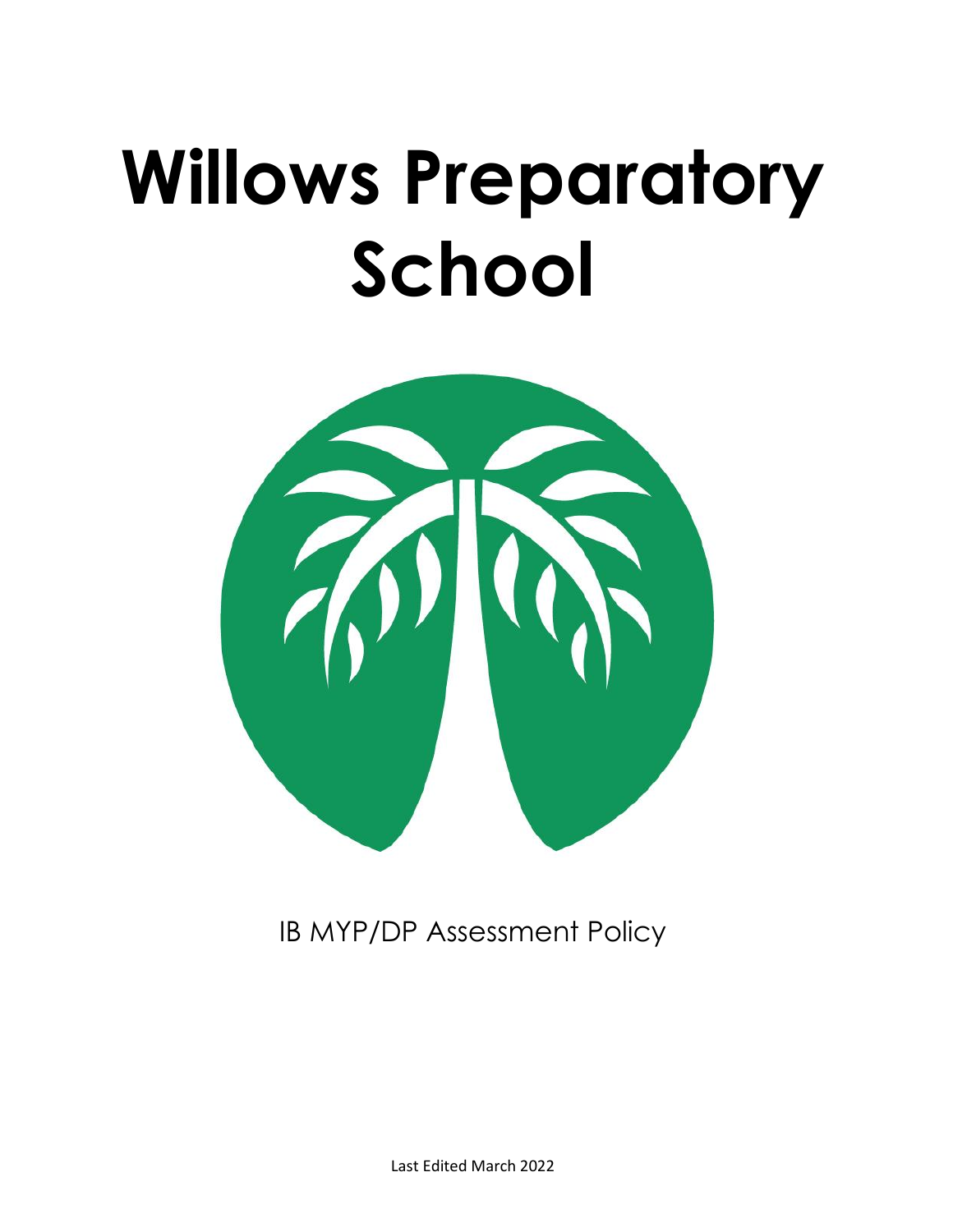

| Contents |  |
|----------|--|
|          |  |
|          |  |
|          |  |

#### **WPS Mission and Purpose Statement**

*Willows Preparatory School, in cooperation with families and the greater community, aims to foster an international perspective, innovation, and integrity in all students. Our dynamic, inquiry-based learning environment inspires and empowers our diverse student body in order for all learners to become compassionate, global citizens.*

#### **IB Standards and Practices**

| Standard B1.5c: | The school has developed and implements an assessment policy that is          |
|-----------------|-------------------------------------------------------------------------------|
|                 | consistent with IB expectations.                                              |
| Standard C4.1:  | Assessment at the school aligns with the requirements of the programme.       |
| Standard C4.1a: | The school uses the prescribed assessment criteria for each subject group     |
|                 | in each year of the programme.                                                |
| Standard C4.1b: | Teachers standardize their understanding and application of criteria before   |
|                 | deciding on achievement levels                                                |
| Standard C4.2:  | The school communicates its assessment philosophy, policy, and                |
|                 | procedures to the school community.                                           |
| Standard C4.3:  | The school uses a range of strategies and tools to assess student learning.   |
| Standard C4.4:  | The school provides students with feedback to inform and improve their        |
|                 | learning.                                                                     |
| Standard C4.5:  | The school has systems for recording student progress aligned with the        |
|                 | assessment philosophy of the programme.                                       |
| Standard C4.5a: | The school has a system for the qualitative monitoring of student             |
|                 | involvement in service according to the school's learning expectations for    |
|                 | service.                                                                      |
| Standard C4.6:  | The school has systems for reporting student progress aligned with the        |
|                 | assessment philosophy of the programme.                                       |
| Standard C4.7:  | The school analyses assessment data to inform teaching and learning.          |
| Standard C4.8:  | The school provides opportunities for students to participate in, and reflect |
|                 | on, the assessment of their work.                                             |
| Standard C4.9:  | The school has systems in place to ensure that all students can               |
|                 | demonstrate a consolidation of their learning through the completion of       |
|                 | theMYP community project.                                                     |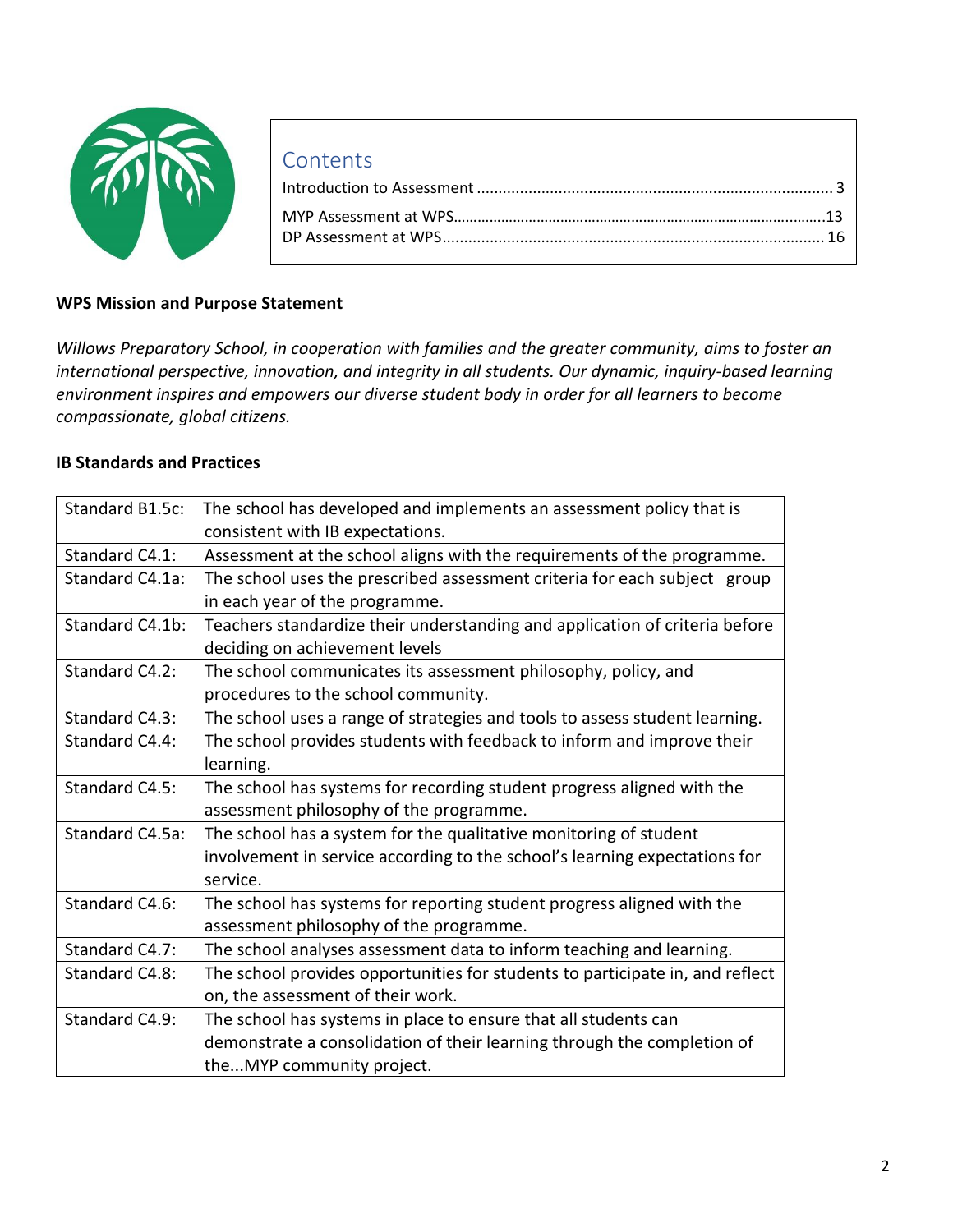# **Introduction to Assessment**

At Willows Preparatory School, assessment is a critical, reoccurring aspect of the learning process. As an International Baccalaureate World School all educators facilitate lessons with assessment in mind and then re-evaluate instruction based on individual student performance. In the MYP, teachers make decisions about student achievement using their professional judgment, guided by mandated criteria that are public, known in advance and precise, ensuring that assessment is transparent.  $1$ 

Educating all stakeholders is a priority of Willows Preparatory School. Students, teachers, and parents are always expanding their knowledge and understanding of assessment in the MYP by various means. If there is ever a time when more information is required, or you simply want to discuss our assessment strategies with us then please do not hesitate to be in touch.

#### **Purpose of Assessment**

Assessment aims to:<sup>1</sup>

- support and encourage student learning by providing feedback on the learning process
- inform, enhance and improve the teaching process
- provide opportunity for students to exhibit transfer of skills across disciplines, such as in the community project and interdisciplinary unit assessments
- promote positive student attitudes towards learning
- promote a deep understanding of subject content by supporting students in their inquiries set in real world contexts
- promote the development of critical- and creative-thinking skills
- reflect the international-mindedness of the programme by allowing assessments to be set in a variety of cultural and linguistic contexts
- support the holistic nature of the programme by including in its model principles that take account of the development of the whole student

#### **Formative and Summative Assessment**

Willows Preparatory School teachers create and implement both formative and summative assessments, both of which are related to each other and integral to the learning process.

Formative Assessment – assessments that provide smaller amounts of feedback on specific learning objectives and/or require students to demonstrate their knowledge of specific targeted aims in order to drive future instruction (e.g. at WPS: lesson exit ticket, daily warm-ups, comprehension quizzes, etc.).

Summative Assessment – assessments that are designed to provide evidence for evaluating student achievement using required MYP subject-group specific assessment criteria<sup>2</sup> (e.g. at WPS: written assessments, projects, presentation, performances, etc.).

<sup>&</sup>lt;sup>1</sup> "MYP: From Principles into Practice." International Baccalaureate, 2014. [www.Ibo.org](http://www.ibo.org/). p. 78.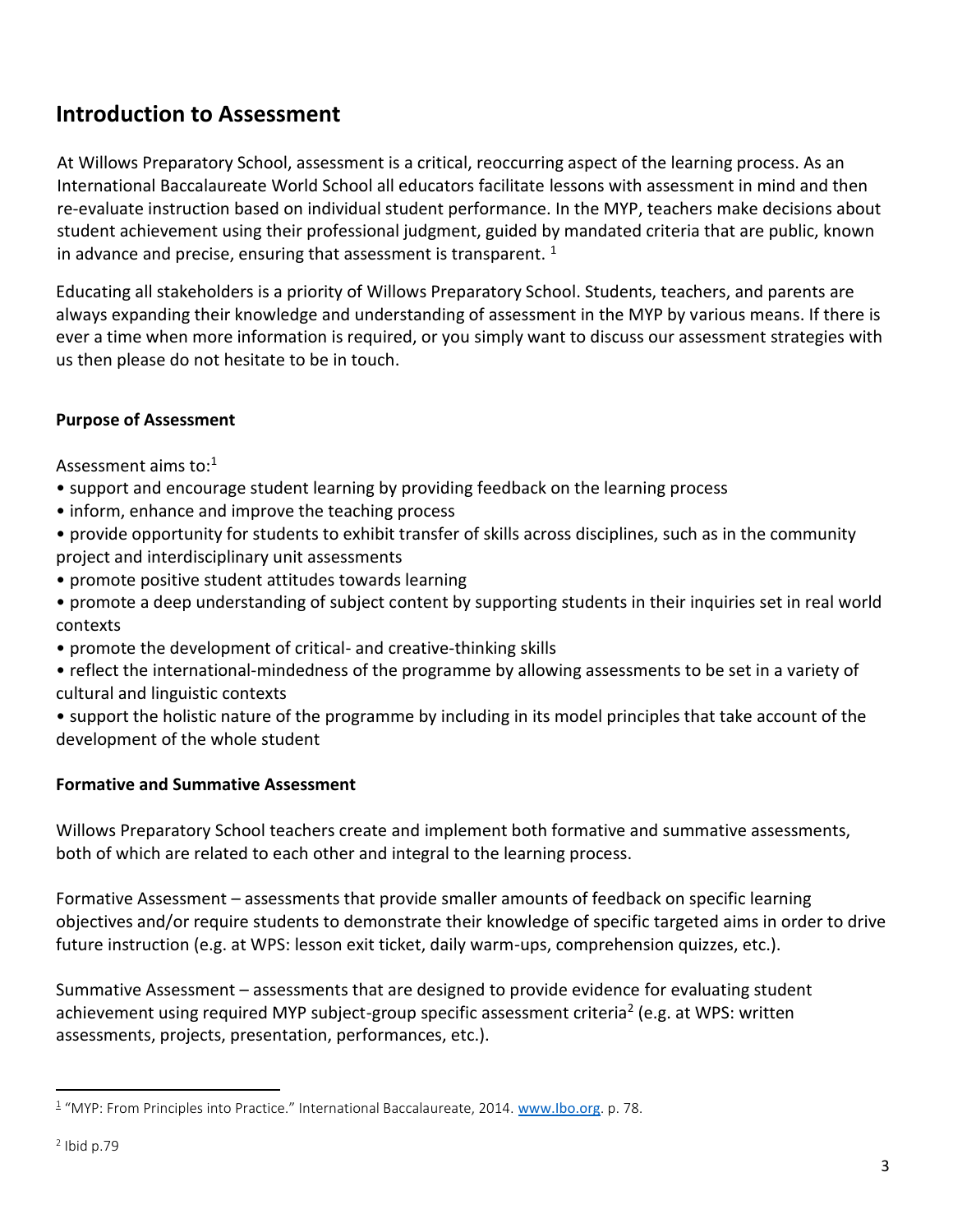#### **Assessment Criteria**<sup>3</sup>

Each subject discipline in the MYP has a set of four objectives. MYP objectives are described in terms of what students should know, understand and be able to do at the end of the programme. Each discipline's objectives align with one objective criteria. Both summative and formative tasks can be assessed using the subject specific objective grading criteria. The objective criteria for each discipline in the MYP are described in the table below:

|                                  | A                                          | B                                           | C                            | D                                                    |
|----------------------------------|--------------------------------------------|---------------------------------------------|------------------------------|------------------------------------------------------|
| Language and<br>literature       | Analysing                                  | Organizing                                  | Producing text               | Using language                                       |
| Language<br>acquisition          | Comprehending<br>spoken and visual<br>text | Comprehending<br>written and visual<br>text | Communicating                | Using language                                       |
| Individuals and<br>societies     | Knowing and<br>understanding               | Investigating                               | Communicating                | <b>Thinking critically</b>                           |
| <b>Sciences</b>                  | Knowing and<br>understanding               | Inquiring and<br>designing                  | Processing and<br>evaluating | Reflecting on the<br>impacts of science              |
| <b>Mathematics</b>               | Knowing and<br>understanding               | Investigating<br>patterns                   | Communicating                | Applying<br>mathematics<br>in real-world<br>contexts |
| Arts                             | Knowing and<br>understanding               | Developing skills                           | Thinking<br>creatively       | Responding                                           |
| Physical and<br>health education | Knowing and<br>understanding               | Planning for<br>performance                 | Applying and<br>performing   | Reflecting and<br>improving<br>performance           |
| Design                           | Inquiring and<br>analysing                 | Developing ideas                            | Creating the<br>solution     | Evaluating                                           |
| <b>MYP</b> projects              | Investigating                              | Planning                                    | <b>Taking action</b>         | Reflecting                                           |
| Interdisciplinary                | Disciplinary<br>grounding                  | Synthesizing and<br>applying                | Communicating                | Reflecting                                           |

Each criteria is broken down into strands that provide more detail for teachers and students about how to be successful in any given objective criteria. These strands vary per subject and are carefully worded using the MYP Command terms. Each objective criterion strand must be assessed at least twice in every academic year to ensure a broad assessment base for determining the final achievement levels for each student. At WPS, teachers assess each criterion twice per semester. The final three pages of this document summarize our 2020-2021 Assessment Policy for all stakeholders. The objective criterion strands, command terms and achievement levels are too numerous to detail in this document, but further information can be provided

<sup>3</sup> Ibid. p.80-83.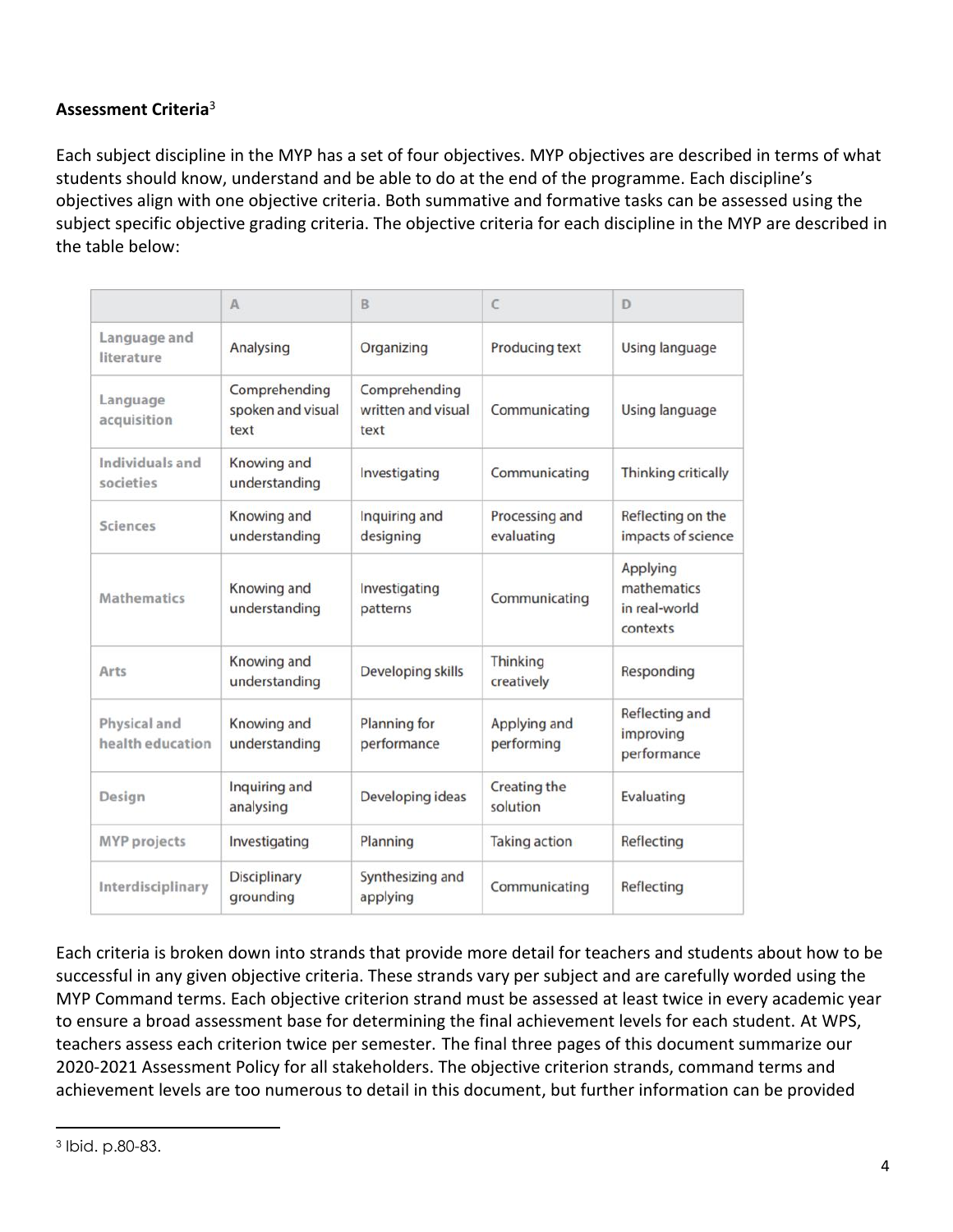upon request. Shown below is one example of one objective criterion from Language and Literature (Level 3, Objective Criterion A - Analyzing). The strands are numbered (i-iv), and the command terms are shown in bold for each achievement level.

## **Criterion A: Analysing**

#### Maximum: 8

At the end of year 3, students should be able to:

- identify and explain the content, context, language, structure, technique and style of text(s) and the L. relationship among texts
- ii. identify and explain the effects of the creator's choices on an audience
- iii. justify opinions and ideas, using examples, explanations and terminology
- iv. interpret similarities and differences in features within and between genres and texts.

| <b>Achievement level</b> | Level descriptor                                                                                                                                                                     |  |  |
|--------------------------|--------------------------------------------------------------------------------------------------------------------------------------------------------------------------------------|--|--|
| $\bf{0}$                 | The student <b>does not</b> reach a standard described by any of the descriptors<br>below.                                                                                           |  |  |
|                          | The student:<br>provides minimal identification or explanation of the content, context,<br>i.<br>language, structure, technique and style, and does not explain the                  |  |  |
| $1 - 2$                  | relationship among texts<br>provides minimal identification and explanation of the effects of the<br>ii.<br>creator's choices on an audience                                         |  |  |
|                          | rarely justifies opinions and ideas with examples or explanations; uses<br>iii.<br>little or no terminology                                                                          |  |  |
|                          | interprets few similarities and differences in features within and between<br>iv.<br>genres and texts.                                                                               |  |  |
|                          | The student:                                                                                                                                                                         |  |  |
|                          | provides adequate identification and explanation of the content, context,<br>i.<br>language, structure, technique and style, and some explanation of the<br>relationship among texts |  |  |
| $3 - 4$                  | provides <b>adequate</b> identification and explanation of the effects of the<br>ii.<br>creator's choices on an audience                                                             |  |  |
|                          | justifies opinions and ideas with some examples and explanations,<br>iii.<br>though this may not be consistent; uses some terminology                                                |  |  |
|                          | interprets some similarities and differences in features within and<br>iv.<br>between genres and texts.                                                                              |  |  |

| <b>Achievement level</b> | <b>Level descriptor</b>                                                                                                                                                                                                                                                                                                                                                                                                                                                                                                                                                      |  |  |
|--------------------------|------------------------------------------------------------------------------------------------------------------------------------------------------------------------------------------------------------------------------------------------------------------------------------------------------------------------------------------------------------------------------------------------------------------------------------------------------------------------------------------------------------------------------------------------------------------------------|--|--|
| $5 - 6$                  | The student:<br>provides substantial identification and explanation of the content,<br>i.<br>context, language, structure, technique and style, and explains the<br>relationship among texts<br>provides substantial identification and explanation of the effects of the<br>ii.<br>creator's choices on an audience<br>sufficiently justifies opinions and ideas with examples and explanations;<br>iii.<br>uses accurate terminology<br>competently interprets similarities and differences in features within and<br>iv.<br>between genres and texts.                     |  |  |
| $7 - 8$                  | The student:<br>provides perceptive identification and explanation of the content,<br>i.<br>context, language, structure, technique and style, and explains the<br>relationship among texts thoroughly<br>provides perceptive identification and explanation of the effects of the<br>ii.<br>creator's choices on an audience<br>gives detailed justification of opinions and ideas with a range of<br>iii.<br>examples, and thorough explanations; uses accurate terminology<br>perceptively compares and contrasts features within and between<br>iv.<br>genres and texts. |  |  |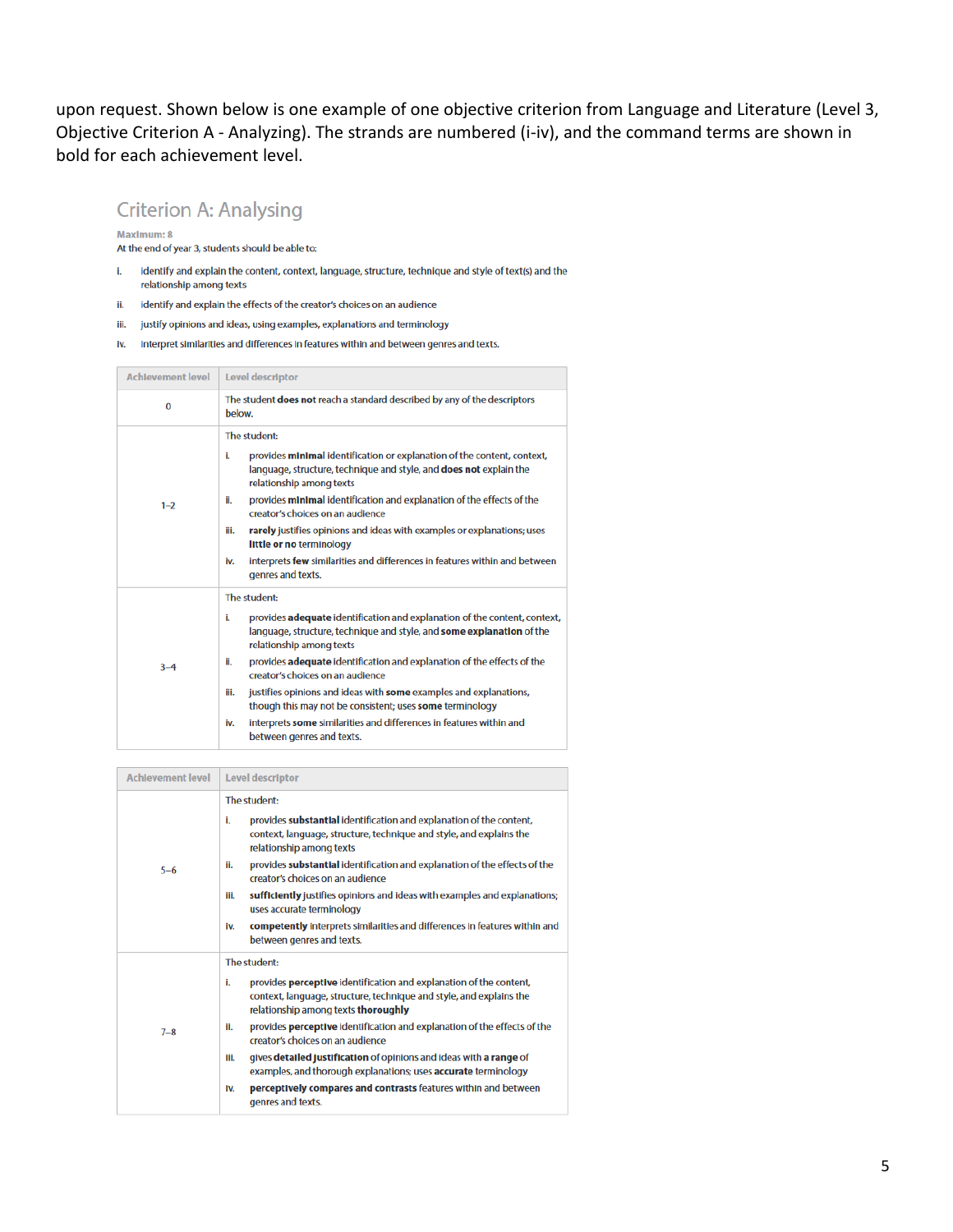All community members are encouraged to discuss the objective criterion with the Head of School, MYP and DP Coordinators, and subject teachers as they see fit. Please reach out to us if you want to learn more about the specifics for each subject discipline. Please note each teacher is committed to the use of the criteria and our students will be well versed in their application as a matter of routine in every subject discipline.

Objective criterion assessment provides a holistic approach to the evaluation of student work, resulting in four separate scores between 0-8 for each MYP subject discipline, one for each objective criterion. All staff are encouraged to exercise their professional judgement in determining these criterion grades using a "best fit" approach. At the end of each academic year the criterion grades are summed and converted to an overall grade, the conversions are shown on page 11 of this document.

#### **Year Group to MYP Level Alignment, Standardization and Moderation**

The Middle Years Programme provides unique objective-criteria alignment for years 1, 3, and 5 (Grades 6, 8 and 10) for each academic discipline. Below is a general breakdown of the interpolation of MYP years for all grades at WPS:

| Grade | Year<br>Level | Time Period  |
|-------|---------------|--------------|
| 6     |               | $1$ all year |
| 7     |               | 1 Semester 1 |
| 7     |               | 3 Semester 2 |
| 8     |               | $3$ all year |
| 9     |               | 3 Semester 1 |
| 9     |               | 5 Semester 2 |
| 10    |               | $5$ all year |

At Willows Preparatory School, several disciplines – Science, Arts, Language & Literature and Individuals & Societies, Design, Mathematics – have more than one teacher assessing students at different year/grade levels. Teachers have published (and routinely review) statements of standardization of assessment for each year-group-discipline. These statements allow all stakeholders to understand how they will be assessed in each discipline according to their grade level.

The process of internal moderation occurs during our professional development meetings and prior to trimester grade submissions; teachers meet with student work examples to come to a common understanding on the criteria and achievement levels and how they are applied. This is conducted to increase the reliability of their judgements and build understanding about student achievement with respect to MYP objectives.

Note: Willows Preparatory School applies the "Arts" criteria to both visual art and instrumental band/music class and the "MYP Projects" criteria to our Year 3 student's IB Community Project.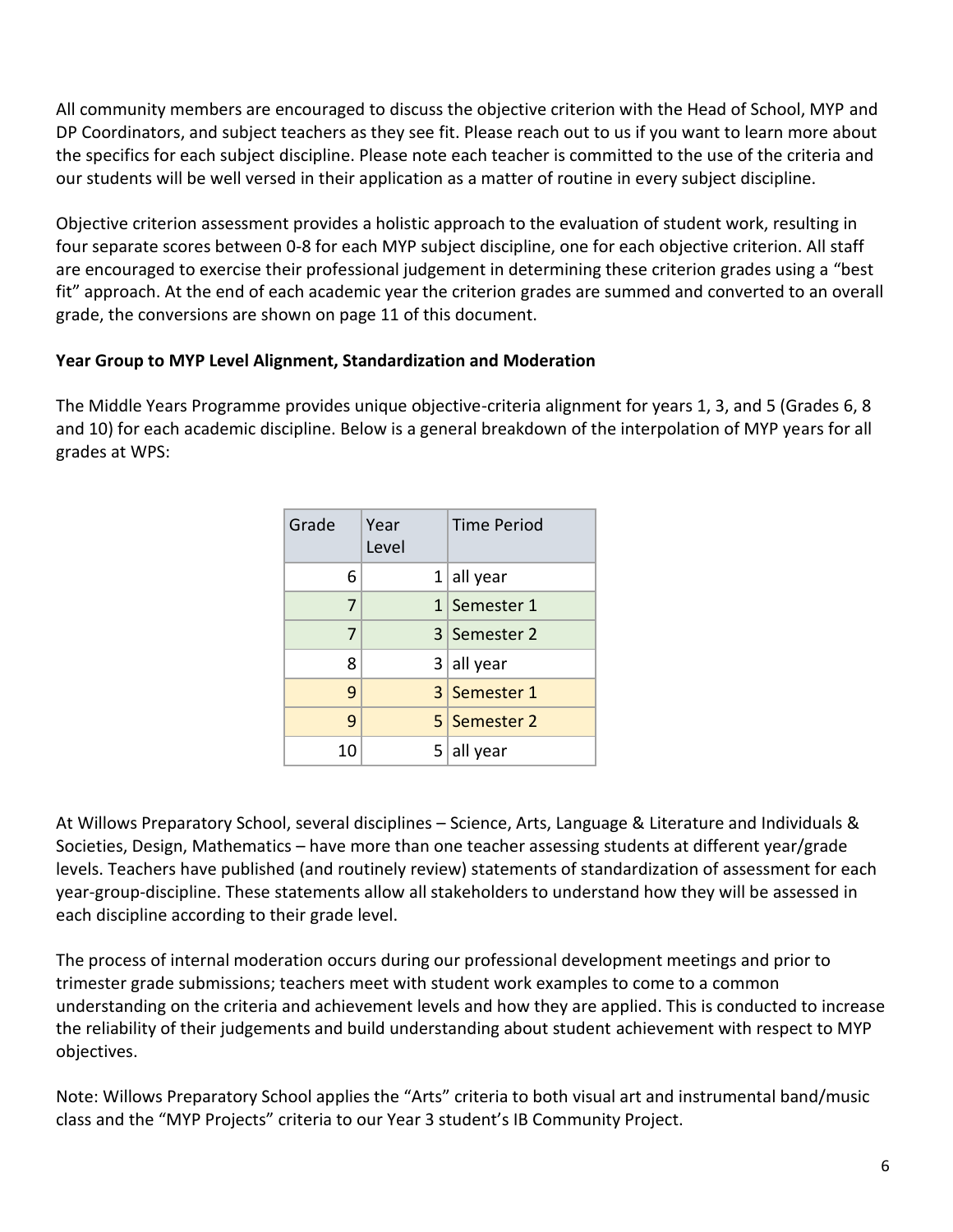#### **Assessment Tasks**

The objective criteria can be applied to a variety of assessment tasks and assignments. Teachers at Willows Preparatory School use, but are not limited to, the following common tasks to assess student performance:

- Selected response
- Individual, small-group, and whole-class discussion;
- Research-based written, artistic, and musical compositions;
- Observation
- Individual and group presentations and projects;
- Portfolios;
- Peer and self-assessment/reflection;
- Process Journals;
- In-class speech and debate;
- Open-ended tasks
- Examinations
- Performances

There are several factors involved in choosing any assessment task for different grades and times in the year. Any of the above could be used in a formative or summative assessment at any time in the year. Individual teachers will set their own expectations and will communicate these with students and parents at the appropriate time in advance of an assessment deadline.

#### **GPA**

As well as the Objective Criterion Assessments WPS students will be given a GPA for each subject discipline each semester. Each student's GPA is calculated based on the objective criterion achievement levels and their completion of routine class assignments, homework, tests, etc. We offer a GPA as an equivalent standard for better integration with schools in our area. Further information on the specifics of determining student's GPA can be found below in this document. As a general guideline, this conversion chart can be used to convert any objective criterion achievement level into an equivalent grade point standard:

| Objective      |                |  |
|----------------|----------------|--|
| Criterion      | <b>WPS GPA</b> |  |
| Achievement    | Equivalent     |  |
| Level          |                |  |
| 1              | 0.0            |  |
| 2              | 1.0            |  |
| 3              | 2.0            |  |
| 4              | 3.0            |  |
| 5              | 3.3            |  |
| 6              | 3.7            |  |
| 7              | 4.0            |  |
| 8 (only for 6- |                |  |
| 10 grades)     | 4.0            |  |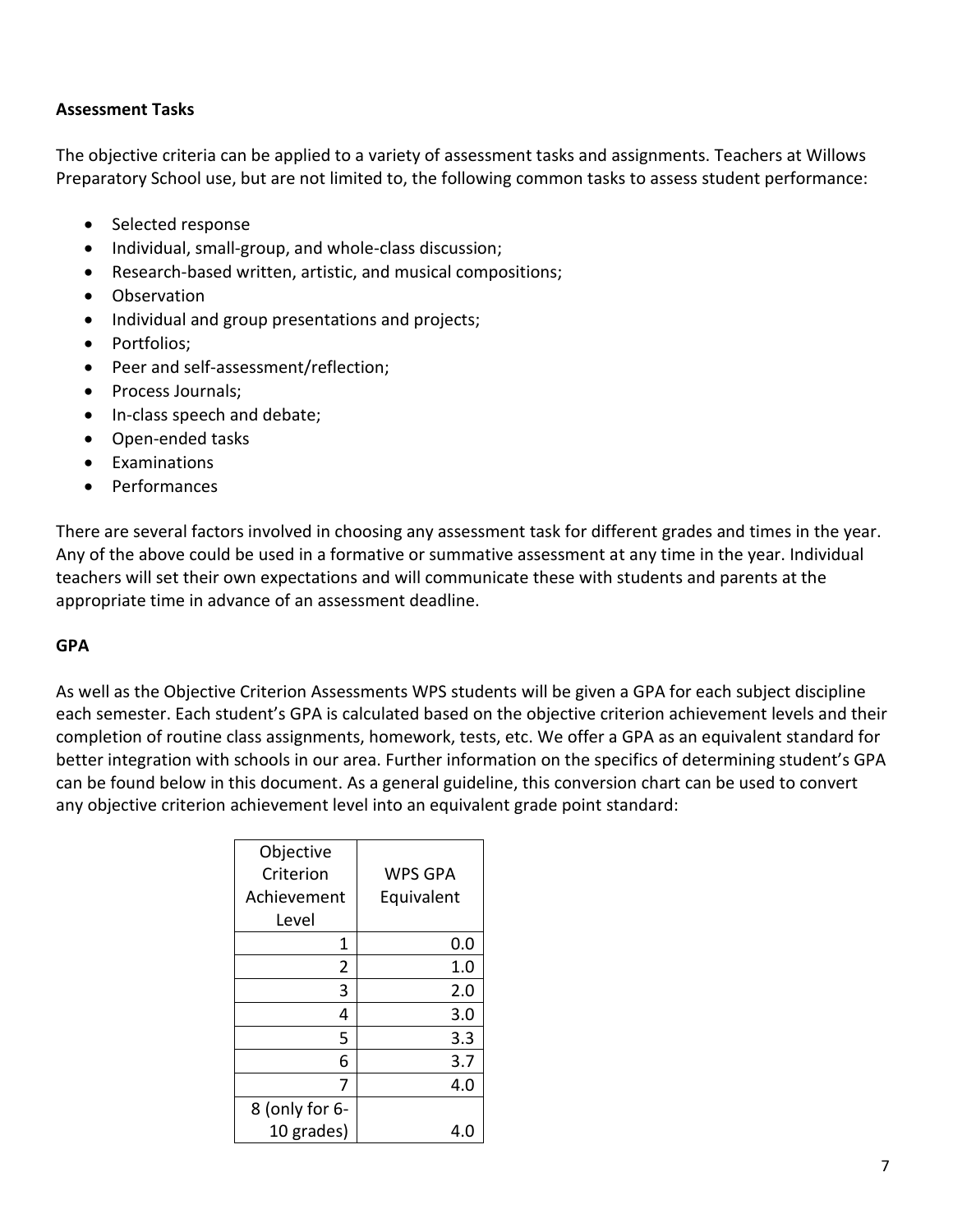#### **Communication, Reports and Conferences**

Willows Preparatory School uses Managebac as our primarily assessment gradebook and calendar. Teachers use this online platform to post assignments deadlines for students' planners and report grades on those assignments.

Willows Preparatory School holds parent-teacher conferences twice every school year. The first occurs midway through semester one, and the second midway through semester two. The Grade 11 and 12 hold student-led conferences. Privately scheduled meetings with parents, students, and teachers occur throughout the school year upon request.

As of the 2021-2022, Willows Prep offers four report cards for students and families: two mid-semester reports, and two final semester reports. For 9-12 grade students, the final semester reports are what go on transcripts, representing a permanent academic record. The mid-semester reports are issued to reflect an individual's achievement halfway through a semester, serving as a vehicle for formative comments and as a starting point for parent-teacher conferences. The table below summarizes the content according to each semester for grades 6-12.

|            | Criterion | <b>Effort Grade</b>   | Formative | <b>GPA</b> | <b>IB Criterion</b> | <b>IB Final</b> | Formative    |
|------------|-----------|-----------------------|-----------|------------|---------------------|-----------------|--------------|
|            | Comments  | $(6-10 \text{ only})$ | Comment   |            | Grades (0-8 for A-  | Grade (1-7)     | Grade (1-8;  |
|            |           |                       |           |            | D; 6-10 only)       |                 | $6-10$ only) |
| Mid-       |           |                       |           |            |                     |                 |              |
| semester 1 |           |                       |           |            |                     |                 |              |
| Semester 1 |           |                       |           |            |                     |                 |              |
| Mid-       |           |                       |           |            |                     |                 |              |
| semester 2 |           |                       |           |            |                     |                 |              |
| Semester 2 |           |                       |           |            |                     |                 |              |

All disciplines' 1<sup>st</sup> semester criterion comments can be found below. The ManageBac system is used for the production and formatting of report cards.

#### **1 st Semester Comment-based Grade Descriptors**

| Arts                                                    | Low                                                                                                                                                       | <b>Medium</b>                                                                                                                                      | High                                                                                                                                                    |
|---------------------------------------------------------|-----------------------------------------------------------------------------------------------------------------------------------------------------------|----------------------------------------------------------------------------------------------------------------------------------------------------|---------------------------------------------------------------------------------------------------------------------------------------------------------|
| Grade 6/7/8 - Criterion A<br>Knowing &<br>Understanding | Demonstrates a limited understanding of<br>concepts, processes, and specific<br>terminology. Expresses misunderstanding<br>or gaps in some areas.         | Demonstrates a basic understanding of<br>several concepts, processes, and specific<br>terminology.                                                 | Demonstrates a deep understanding of<br>concepts, processes, and specific<br>terminology. Uses applicable knowledge<br>to inform artistic decisions.    |
| Grade 6/7/8 - Criterion B<br>Developing Skills          | Attempts to acquire skills necessary for<br>performance. Demonstrates skills with<br>inconsistency during performance.                                    | Acquires and develops skills necessary for<br>performance. Demonstrates necessary skills<br>in performance.                                        | Acquires and develops a mastery of skills<br>necessary to performance. Demonstrates<br>mastery of skills in performance.                                |
| Grade 6/7/8 - Criterion C<br>Thinking creatively        | Begins to develop understanding of<br>artistic intention. Occasionally<br>demonstrates creative-thinking.                                                 | Develops basic understanding of artistic<br>intention. Begins to demonstrate creative-<br>thinking. Explores ideas to shape artistic<br>intention. | Develops coherent artistic intention.<br>Demonstrates a range of creative-<br>thinking. Explores ideas to shape intention<br>through final realization. |
| Grade 6/7/8 - Criterion D<br>Responding                 | Inconsistently constructs meaning. Begins<br>to create artistic response with intention.<br>Inaccurately critiques the performance of<br>self and others. | Begins to construct meaning. Creates artistic<br>response with basic intention. Critiques<br>performances on a basic level.                        | Consistently constructs meaning. Creates<br>an artistic response that intends to reflect<br>or impact the world around them.                            |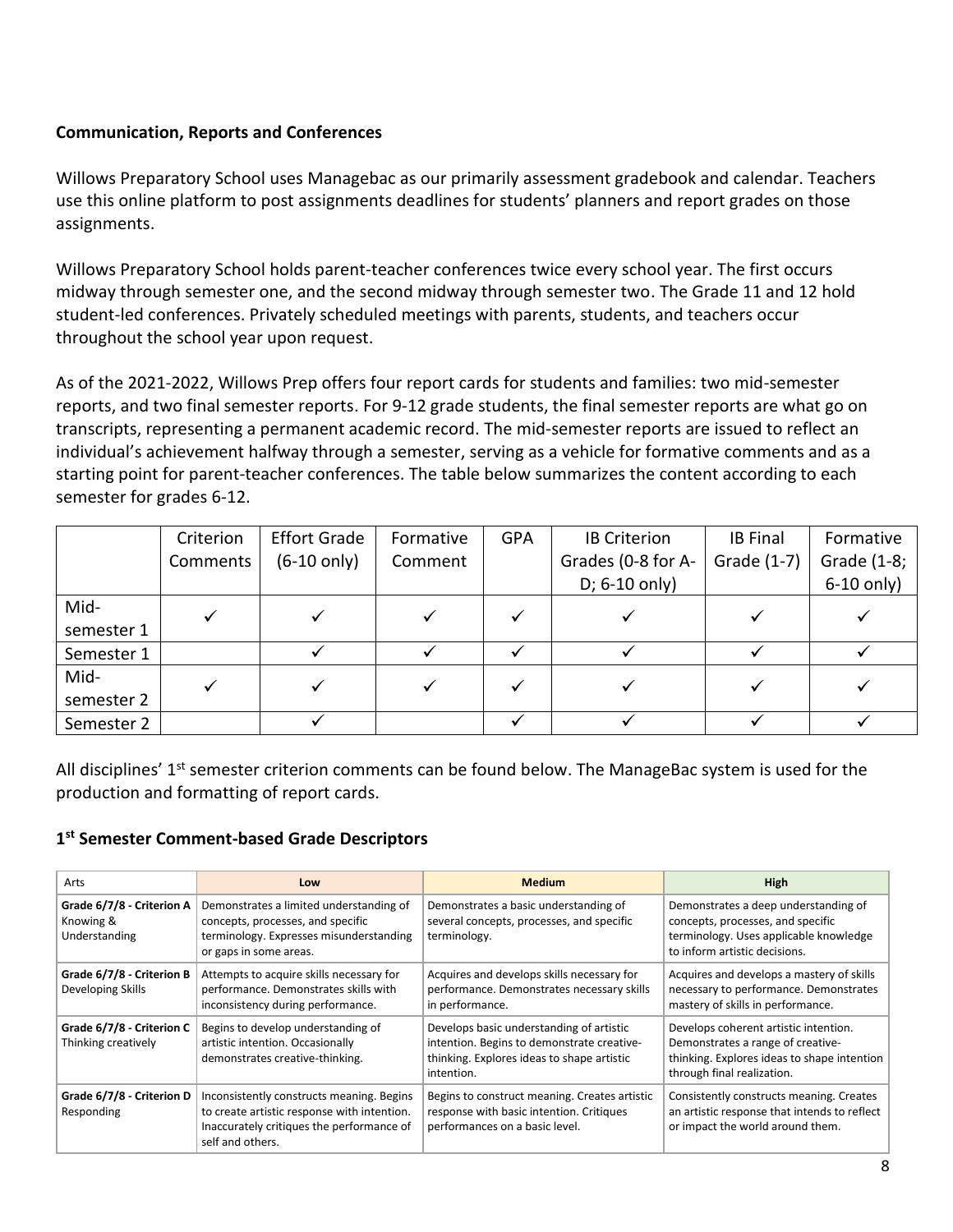| Accurately critiques the performance of |
|-----------------------------------------|
| self and others.                        |

| Design                                                  | Low                                                                             | <b>Medium</b>                                                                                                                                  | High                                                                                                                          |
|---------------------------------------------------------|---------------------------------------------------------------------------------|------------------------------------------------------------------------------------------------------------------------------------------------|-------------------------------------------------------------------------------------------------------------------------------|
| <b>Grade 6 - Criterion A</b><br>Inquiring and Analyzing | Does minimal research to<br>generate a solution.                                | Uses relevant research as way to<br>inspire a solution.                                                                                        | Excellently prioritizes key research<br>points and uses them to inspire a<br>solution.                                        |
| <b>Grade 6 - Criterion B</b><br>Developing Ideas        | Creates a drawing/diagram that<br>provides a minimal outline for a<br>solution. | Creates multiple drawings/diagram<br>that provide a basic outline for a<br>potential solution.                                                 | Creates multiple drawings/diagrams<br>that outline design specifications for<br>a successful solution.                        |
| Grade 6 - Criterion C<br>Creating a solution            | Creates a solution that<br>demonstrates limited technical<br>skills.            | Follows a simple plan to create a<br>solution that demonstrates modest<br>technical skills.                                                    | Follows a detailed plan to create a<br>solution that demonstrates excellent<br>technical skills.                              |
| <b>Grade 6 - Criterion D</b><br>Evaluating              | Evaluates the success of based off<br>limited knowledge and data.               | Evaluates the success of the solution<br>based off some data and relevant<br>knowledge.                                                        | Reflects deeply on the solution and<br>collected data to evaluate the success<br>of the solution.                             |
| Grade 7/8 - Criterion A<br>Inquiring and Analyzing      | Does minimal research to<br>generate a solution.                                | Prioritizes key research points from<br>some primary and secondary sources to<br>develop a basic design brief of a<br>solution to the problem. | Uses/cites detailed primary and<br>secondary research to develop a<br>detailed design brief of a solution to<br>the problem.  |
| Grade 7/8 - Criterion B<br>Developing Ideas             | Creates a drawing/diagram that<br>provides a minimal outline for a<br>solution. | Creates multiple drawings/diagram<br>that provide a basic outline for a<br>potential solution.                                                 | Presents a range of design<br>ideas/drawings, with solid<br>justification for the chosen solution.                            |
| Grade 7/8 - Criterion C<br>Creating the solution        | Creates a solution that<br>demonstrates limited technical<br>skills.            | Follows a simple plan to create a<br>solution that demonstrates modest<br>technical skills.                                                    | Follows a detailed plan to create a<br>solution that demonstrates excellent<br>technical skills.                              |
| Grade 7/8 - Criterion D<br>Evaluating                   | Evaluates the success of based off<br>limited knowledge and data.               | Uses basic testing methods to evaluate<br>the success of their solution and<br>explain a potential improvement.                                | Uses detailed testing methods to<br>evaluate the success of their solution<br>and explain multiple potential<br>improvements. |

| Individuals & Societies                              | Low                                                                                                                                                                                             | <b>Medium</b>                                                                                                                                                                                  | High                                                                                                                                                                                             |
|------------------------------------------------------|-------------------------------------------------------------------------------------------------------------------------------------------------------------------------------------------------|------------------------------------------------------------------------------------------------------------------------------------------------------------------------------------------------|--------------------------------------------------------------------------------------------------------------------------------------------------------------------------------------------------|
| Grade 6 - Criterion A<br>Knowing and Understanding   | Uses some terminology in context and<br>demonstrates limited knowledge and<br>understanding of content and concepts.                                                                            | Uses sufficient terminology in context and<br>demonstrates satisfactory knowledge and<br>understanding of content and concepts.                                                                | Consistently uses terminology in context<br>and demonstrates excellent knowledge<br>and understanding of content and<br>concepts.                                                                |
| <b>Grade 6 - Criterion B</b><br>Investigating        | Minimally explains, follows an action<br>plan, collects and records information,<br>and reflects on the process and results<br>of a research question through a mainly<br>guided investigation. | Sufficiently explains, follows an action plan,<br>collects and records information, and reflects<br>on the process and results of a research<br>question through a satisfactory investigation. | Effectively explains, follows an action<br>plan, collects and records information,<br>and reflects on the process and results of<br>a research question through a thorough<br>investigation.     |
| Grade 6 - Criterion C<br>Communicating               | In a limited way, communicates and<br>organizes information and ideas while<br>inconsistently listing sources that<br>follows task instructions.                                                | Sufficiently communicates and organizes<br>information and ideas while often listing<br>sources that follows task instructions.                                                                | Effectively communicates and organizes<br>information and ideas while always listing<br>sources that follows task instructions.                                                                  |
| <b>Grade 6 - Criterion D</b><br>Thinking critically  | Identifies minimal main points and<br>different views to give a limited opinion<br>and analyze ideas, events, visual<br>representation, or arguments.                                           | Identifies most main points and different<br>views to give a substantial opinion and<br>analyze ideas, events, visual representation,<br>or arguments.                                         | Consistently identifies main points and<br>different views in detail to give an opinion<br>and analyze ideas, events, visual<br>representation, or arguments.                                    |
| Grade 7/8 - Criterion A<br>Knowing and Understanding | Demonstrates basic understanding<br>through limited descriptions and/or<br>examples. Recognizes some vocabulary.                                                                                | Demonstrates satisfactory understanding<br>through descriptions, explanations and/or<br>examples. Uses relevant vocabulary<br>accurately.                                                      | Demonstrates excellent understanding<br>through detailed descriptions,<br>explanations and examples. Consistently<br>uses relevant vocabulary accurately.                                        |
| Grade 7/8 - Criterion B<br>Investigating             | Identifies a research question, follows<br>an action plan, collects and records<br>information and reflects on the research<br>process to a limited extent.                                     | Identifies a research question, follows an<br>action plan, collects and records information<br>and reflects on the research process in some<br>depth and detail.                               | Identifies and justifies a research<br>question, follows an action plan, collects<br>and records information and reflects on<br>the research process in a detailed,<br>relevant, thoughtful way. |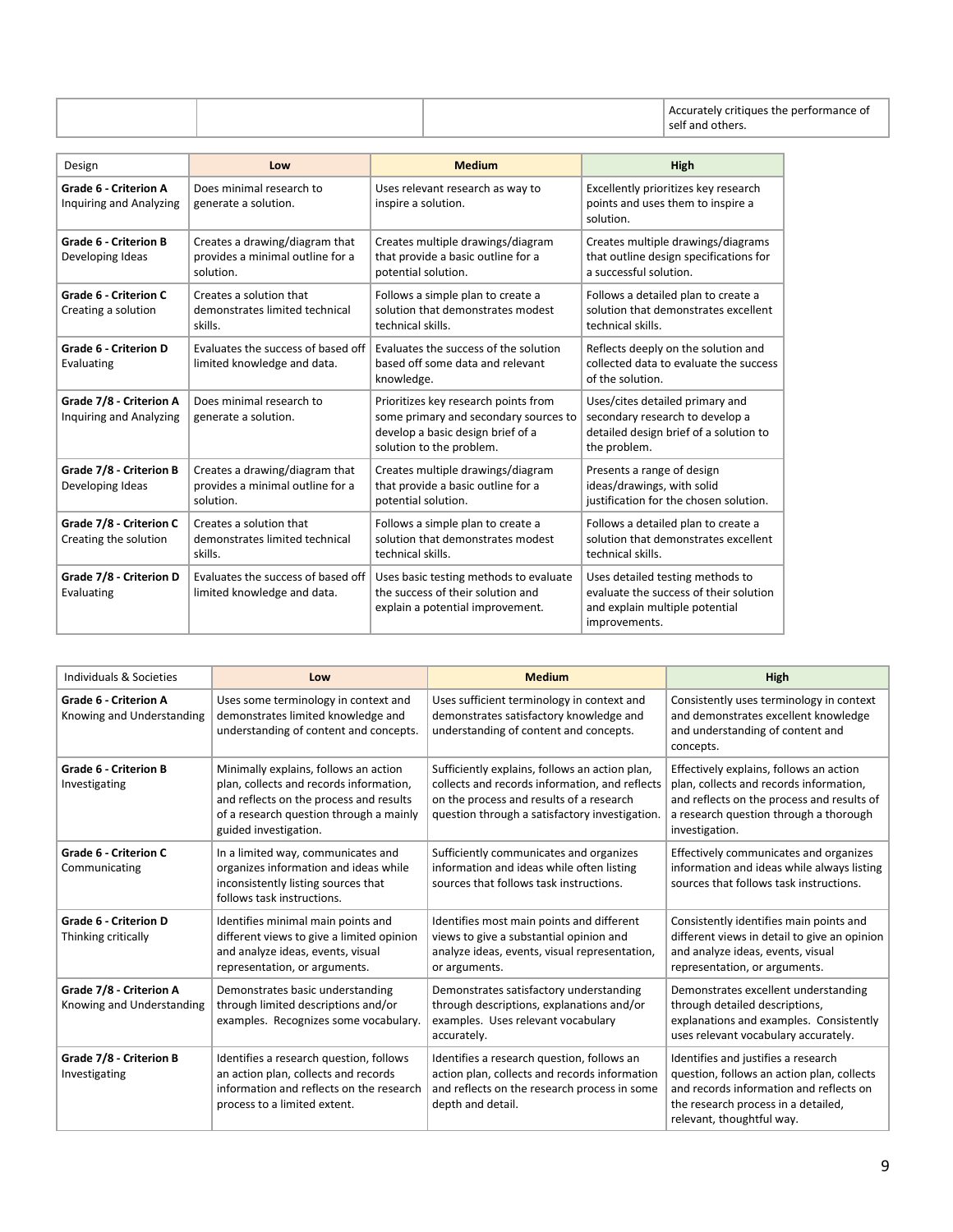| Grade 7/8 - Criterion C<br>Communicating              | Communicates and organizes<br>information in a limited way that is not<br>always clear. Inconsistently lists<br>sources.     | Communicates and organizes information in<br>a way that is mostly clear. Often lists<br>sources following task instructions.                | Communicates and organizes information<br>in a way that is completely clear and<br>effective. Always lists sources following<br>task instructions.                     |
|-------------------------------------------------------|------------------------------------------------------------------------------------------------------------------------------|---------------------------------------------------------------------------------------------------------------------------------------------|------------------------------------------------------------------------------------------------------------------------------------------------------------------------|
| Grade 7/8 - Criterion D<br><b>Thinking Critically</b> | Identifies and uses information in<br>arguments to a limited extent.<br>Identifies origin and purpose of limited<br>sources. | Identifies the main ideas and different views<br>in information to make arguments.<br>Identifies the origin and purpose of<br>sources/data. | Identifies the main points and different<br>views in information to make detailed<br>arguments. Analyzes a range of<br>sources/data in terms of origin and<br>purpose. |

| Language & Literature                            | Low                                                                                                                                               | <b>Medium</b>                                                                                                                                                             | High                                                                                                                                                |
|--------------------------------------------------|---------------------------------------------------------------------------------------------------------------------------------------------------|---------------------------------------------------------------------------------------------------------------------------------------------------------------------------|-----------------------------------------------------------------------------------------------------------------------------------------------------|
| <b>Grade 6 - Criterion A</b><br>Analyzing        | Identifies and comments on texts<br>limitedly through minimal justification of<br>opinions and ideas from texts.                                  | Identifies and comments on texts clearly<br>through sufficient justification of opinions<br>and ideas from texts.                                                         | Identifies and comments in detail on texts<br>through extensive justification of opinions<br>and ideas from texts.                                  |
| <b>Grade 6 - Criterion B</b><br>Organizing       | Uses minimal organizational structures<br>and tools to organize opinions and ideas<br>in a limited but logical manner.                            | Uses organizational structures and tools<br>regularly to organize opinions and ideas in a<br>clear, logical manner.                                                       | Uses organizational structures and tools<br>extensively to organize opinions and ideas<br>in an effective, logical manner.                          |
| Grade 6 - Criterion C<br>Producing text          | Produces texts using limited stylistic<br>choices, details, and examples to<br>minimally support ideas and impact their<br>audience.              | Produces texts using adequate stylistic<br>choices, details, and examples to clearly<br>support ideas and impact their audience.                                          | Produces texts using perceptive stylistic<br>choices, details, and examples to support<br>extensive ideas and impact their audience.                |
| <b>Grade 6 - Criterion D</b><br>Using language   | Uses limited vocabulary through<br>minimally correct grammar, syntax, and<br>punctuation written, spoken, and non-<br>verbally.                   | Sufficiently uses appropriate and varied<br>vocabulary through competent grammar,<br>syntax, and punctuation written, spoken, and<br>non-verbally.                        | Effectively uses appropriate and varied<br>vocabulary through correct grammar,<br>syntax, and punctuation written, spoken,<br>and non-verbally.     |
| Grade 7/8 - Criterion A<br>Analyzing             | Demonstrates limited to some<br>understanding of content, language and<br>stylistic choices. Justifies writing with<br>limited to some reasoning. | Demonstrates satisfactory to substantial<br>understanding of content, language and<br>stylistic choices. Justifies writing with<br>satisfactory to substantial reasoning. | Demonstrates sophisticated and clear<br>understanding of content, language and<br>stylistic choices. Justifies writing with<br>effective reasoning. |
| Grade 7/8 - Criterion B<br>Organizing            | Organizes, formats and references with<br>limited to some coherence and clarity.                                                                  | Organizes, formats and references with<br>adequate coherence and clarity.                                                                                                 | Organizes, formats and references with<br>sophisticated coherence and clarity.                                                                      |
| Grade 7/8 - Criterion C<br><b>Producing Text</b> | Produces texts with limited to some<br>imagination and engagement with the<br>writing process.                                                    | Produces texts with adequate imagination<br>and engagement with the writing process.                                                                                      | Effectively produces texts with and<br>imagination and thorough engagement<br>with the writing process.                                             |
| Grade 7/8 - Criterion D<br>Using language        | Uses limited to some terminology,<br>conventions and non-verbal<br>communication techniques.                                                      | Uses adequate terminology, conventions and<br>non-verbal communication techniques.                                                                                        | Uses sophisticated terminology,<br>conventions and non-verbal<br>communication techniques.                                                          |

| <b>Mathematics</b>                                         | Low                                                                                        | <b>Medium</b>                                                                                    | <b>High</b>                                                                                                                               |
|------------------------------------------------------------|--------------------------------------------------------------------------------------------|--------------------------------------------------------------------------------------------------|-------------------------------------------------------------------------------------------------------------------------------------------|
| Grade 6/7/8 - Criterion A<br>Knowing & Understanding       | Demonstrates limited<br>knowledge of content and<br>ability to implement the<br>strategies | Can routinely implement their<br>knowledge and achieve the correct<br>outcome                    | Always uses their knowledge and<br>skills to produce accurate and<br>detailed work                                                        |
| Grade 6/7/8 - Criterion B<br><b>Investigating Patterns</b> | Can identify and explain<br>sequences in general terms                                     | Can identify, construct, and verify<br>general rules when working with<br>sequences and patterns | Can easily identify, verify, and<br>justify general rules when working<br>with sequences and patterns using<br>the appropriate techniques |
| Grade 6/7/8 - Criterion C<br>Communicating                 | Occasionally uses the correct<br>forms and processes to<br>communicate their reasoning     | Often uses the correct forms and<br>processes to communicate their<br>reasoning                  | Always communicates effectively<br>using the forms, techniques and<br>processes we have discussed                                         |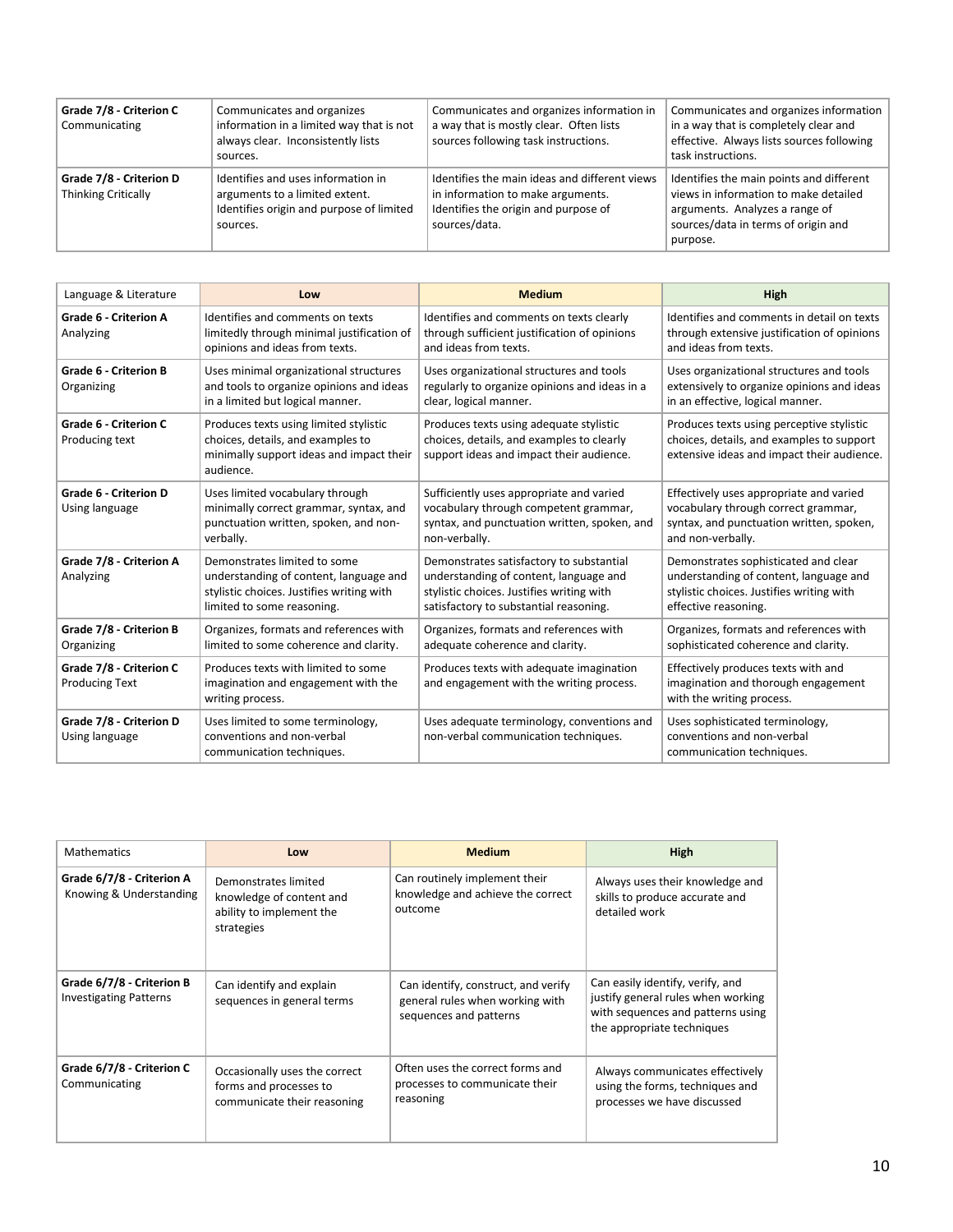| Grade 6/7/8 - Criterion D<br>Applying in Real-Life<br>Contexts | Has limited ability to recognize<br>the relevant mathematics in the<br>contexts we have studied | Usually identifies the relevant<br>mathematics and can apply their<br>knowledge appropriately | Is perceptive in identifying<br>mathematics in context and can<br>use appropriate strategies to reach<br>$^{\text{!}}$ an accurate solution |
|----------------------------------------------------------------|-------------------------------------------------------------------------------------------------|-----------------------------------------------------------------------------------------------|---------------------------------------------------------------------------------------------------------------------------------------------|
|                                                                |                                                                                                 |                                                                                               |                                                                                                                                             |

| <b>Health and Physical</b><br>Education                                    | Low                                                                             | <b>Medium</b>                                                                | High                                                                       |
|----------------------------------------------------------------------------|---------------------------------------------------------------------------------|------------------------------------------------------------------------------|----------------------------------------------------------------------------|
| <b>Grade 6 - Criterion A</b><br>Knowing and<br>Understanding               | recalls PE terminology.                                                         | applies PE terminology to communicate<br>understanding with limited success. | applies PE terminology to<br>communicate understanding.                    |
| <b>Grade 6 - Criterion B</b><br>Planning for<br>performance                | states a plan for improving PHE<br>performance.                                 | outlines a basic plan for improving PE<br>performance.                       | outlines a plan for improving PHE<br>performance.                          |
| Grade 6 - Criterion C<br>Applying and<br>performance                       | recalls some PE strategies and<br>movement concepts.                            | recalls strategies and movement<br>concepts.                                 | recalls and applies a range of<br>strategies and movement concepts.        |
| <b>Grade 6 - Criterion D</b><br>Reflecting and<br>improving<br>performance | states a strategy to enhance<br>interpersonal skills.                           | lists strategies to enhance<br>interpersonal skills.                         | identifies strategies that enhance<br>interpersonal skills.                |
| Grade 7/8 - Criterion<br>A<br>Knowing and<br>Understanding                 | applies PE terminology to<br>communicate understanding with<br>limited success. | applies PE terminology to communicate<br>understanding.                      | applies PE terminology consistently<br>to communicate understanding.       |
| Grade 7/8 - Criterion<br>B<br>Planning for<br>performance                  | outlines a plan for improving PE<br>performance.                                | constructs and outlines a plan for<br>improving PHE performance.             | describes the effectiveness of a plan<br>based on the outcome.             |
| Grade 7/8 - Criterion<br>C<br>Applying and<br>performance                  | recalls and applies skills and<br>techniques with limited success.              | demonstrates and applies skills and<br>techniques with limited success.      | demonstrates and applies skills and<br>techniques with success.            |
| Grade 7/8 - Criterion<br>D<br>Reflecting and<br>improving<br>performance   | identifies strategies that enhance<br>interpersonal skills.                     | identifies and demonstrates strategies<br>that enhance interpersonal skills. | outlines and demonstrates strategies<br>that enhance interpersonal skills. |

| Science                                                 | Low                                                                                                                                 | <b>Medium</b>                                                                                                                                 | <b>High</b>                                                                                                                                                                                                                |
|---------------------------------------------------------|-------------------------------------------------------------------------------------------------------------------------------------|-----------------------------------------------------------------------------------------------------------------------------------------------|----------------------------------------------------------------------------------------------------------------------------------------------------------------------------------------------------------------------------|
| Grade 6 - Criterion A<br>Knowing and<br>Understanding   | Student demonstrates limited<br>understanding of content with<br>significant misunderstanding or gaps.                              | Produces good-quality work. Communicates<br>basic understanding of most concepts and<br>context with few misunderstandings and<br>minor gaps. | Uses knowledge and skills in familiar and<br>unfamiliar classroom and real world<br>situation, often with independence                                                                                                     |
| <b>Grade 6 - Criterion B</b><br>Inquiring and designing | Student has limited success in stating a<br>testable question, making a prediction<br>and indicating how data will be<br>collected. | Student is able to state a testable question,<br>outline how to manipulate the variables and<br>state how relevant data will be collected.    | Student is able to outline a<br>problem/question and a testable<br>prediction using scientific reasoning.<br>Can outline how to manipulate the<br>variables and outline how sufficient<br>relevant data will be collected. |
| Grade 6 - Criterion C<br>Processing and evaluating      | Student has limited success stating the<br>validity of method based on the<br>outcome of a scientific investigation.                | Student can state the validity of the method<br>based on the outcome of a scientific<br>investigation.                                        | Student can outline the validity of the<br>method based on the outcome of a<br>scientific investigation.                                                                                                                   |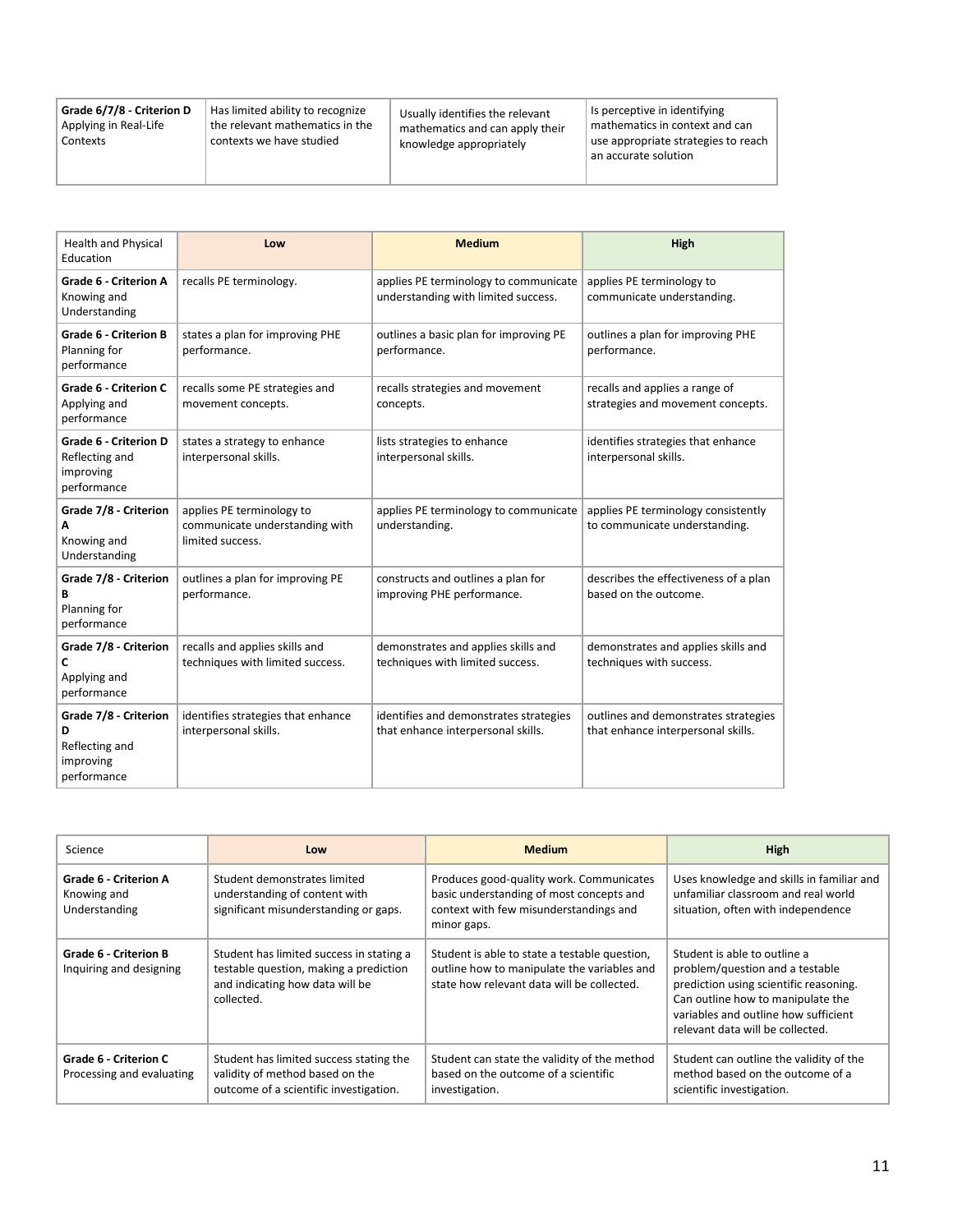| <b>Grade 6 - Criterion D</b><br>Reflecting on the impacts<br>of Science | Student has limited success stating the<br>implication of the use of science to<br>solve a specific problem or issue.     | Student can outline the implication of using<br>science to solve a specific problem or issue.                    | Student consistently applies scientific<br>language to communicate understanding<br>clearly and precisely.  |
|-------------------------------------------------------------------------|---------------------------------------------------------------------------------------------------------------------------|------------------------------------------------------------------------------------------------------------------|-------------------------------------------------------------------------------------------------------------|
| Grade 7/8 - Criterion A<br>Knowing and<br>Understanding                 | The student is able to recall scientific<br>knowledge, apply it to familiar<br>problems, and make informed<br>judgements. | The student states scientific knowledge,<br>solves familiar problems, and supports<br>judgements scientifically. | The student solves familiar problems<br>with scientific knowledge and applies it<br>to unfamiliar problems. |
| Grade 7/8 - Criterion B<br>Inquiring and designing                      | The student can state essential<br>components to a laboratory<br>investigation with limited success.                      | The student can state and outline essential<br>components of a laboratory investigation.                         | The student outlines and explains key<br>components of laboratory investigations<br>successfully.           |
| Grade 7/8 - Criterion C<br>Processing and evaluating                    | The student can state results, analysis,<br>and improvements to investigations<br>with limited success.                   | The student can state results, analysis, and<br>improvements to investigations correctly.                        | The student can outline the results,<br>analysis, and improvements to<br>investigations accurately.         |
| Grade 7/8 - Criterion D<br>Reflecting on the impacts<br>of Science      | The student can state why science can<br>solve a problem and sometimes utilizes<br>scientific language.                   | The student outlines the way science can<br>solve a problem and sometimes uses<br>scientific language.           | The student describes the way science<br>can solve a problem and consistently<br>uses scientific language.  |

| L.A. Spanish                                                          | Low                                                                                                                                 | <b>Medium</b>                                                                                                                                 | High                                                                                                                            |
|-----------------------------------------------------------------------|-------------------------------------------------------------------------------------------------------------------------------------|-----------------------------------------------------------------------------------------------------------------------------------------------|---------------------------------------------------------------------------------------------------------------------------------|
| Grade 6/7/8 - Criterion A<br>Comprehending spoken and<br>visual text  | The student shows limited<br>understanding of spoken and visual<br>texts.                                                           | The student shows adequate to<br>considerable understanding of<br>spoken and visual texts.                                                    | The student shows excellent and<br>thorough understanding of<br>spoken and visual texts.                                        |
| Grade 6/7/8 - Criterion B<br>Comprehending written and<br>visual text | The student shows limited<br>understanding of written and visual<br>texts.                                                          | The student shows adequate to<br>considerable understanding of<br>written and visual texts.                                                   | The student shows excellent and<br>thorough understanding of<br>written and visual texts.                                       |
| Grade 6/7/8 - Criterion C<br>Communicating                            | The students responds minimally<br>and/or with difficulty. They have<br>limited range and make<br>inappropriate linguistic choices. | The student responds<br>appropriately with a good sense of<br>audience. Some responses may<br>contain linguistically inappropriate<br>choices | The student communicates<br>effectively and confidently on a<br>variety of topics. They have an<br>excellent sense of audience. |
| Grade 6/7/8 - Criterion D<br>Using language                           | The students writes/speaks with<br>difficulty. They make significant<br>errors that interfere with<br>comprehension.                | The students writes/speaks with<br>general accuracy. They usually use<br>language to suit the context.                                        | The students writes/speaks with<br>great detail and clarity. They<br>effectively use language to suit<br>the context.           |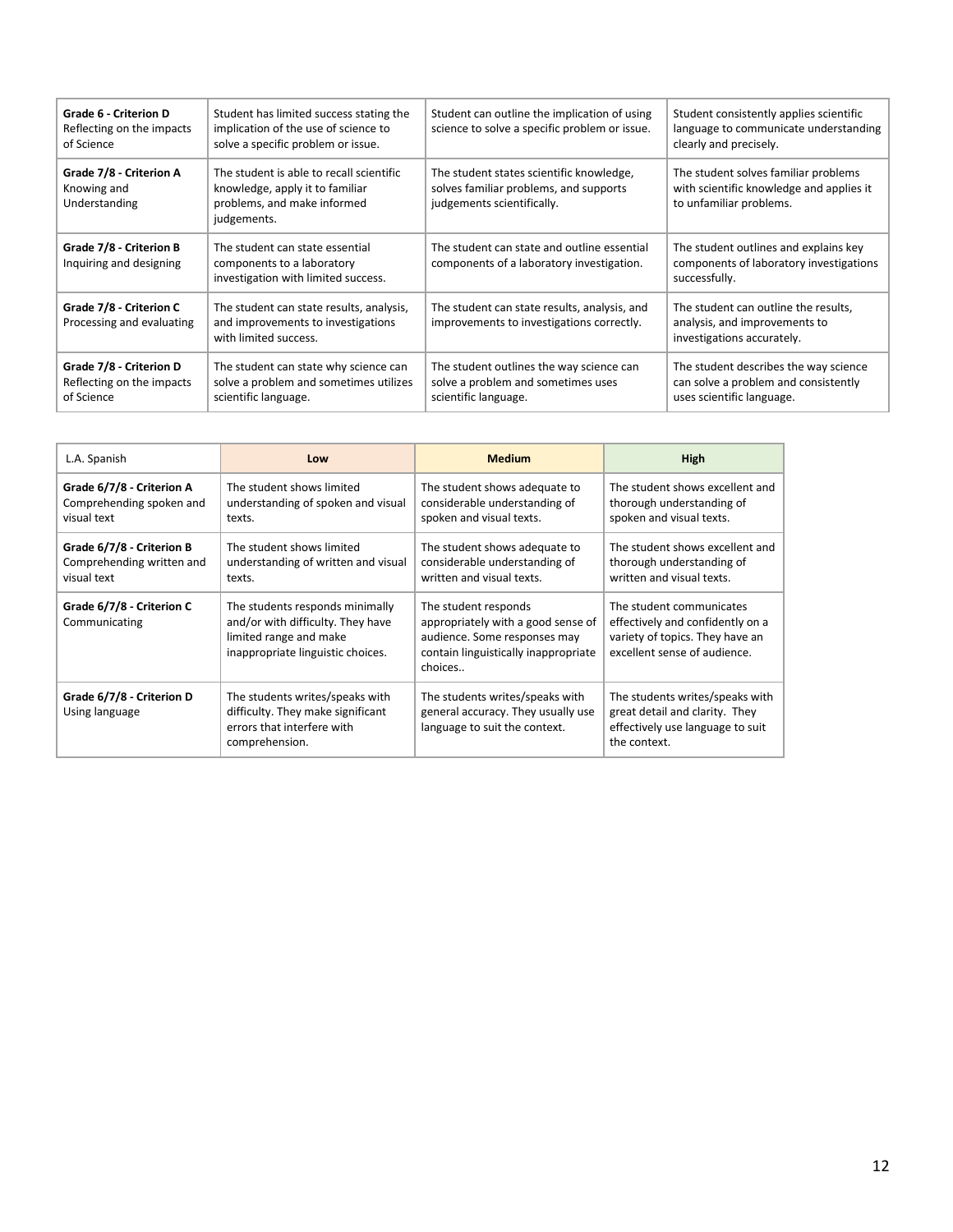# **MYP Assessment at WPS**

A full objective criterion-based assessment model is in use as required by the International Baccalaureate Middle Years Programme. The objective of this document is to inform all stakeholders of how WPS students will be assessed and how their  $1<sup>st</sup>$  and  $2<sup>nd</sup>$  semester grades will be calculated.

#### **Formative and Summative Assessment**

All tasks completed at Willows Preparatory School are either **formative** or **summative** assessments. A highquality *formative* assessment (i.e. nightly homework, classwork activities, participation, short quizzes, etc.) should inform a student's progression toward a better understanding of the concepts and context of their schoolwork over time. *Summative* assessments (i.e. major projects, longer unit tests/assessments, final exams, etc.) allow the teachers to determine a student's overall achievement level across a variety of objective criterion throughout a unit of inquiry. Both forms of assessment are of paramount importance in an IB MYP school and a combination of these assessment types allows our community members to gain a deeper appreciation for our students' skills and knowledge throughout their time at WPS.

*Summative Assessments* use the IB MYP Grading Criteria found in the below chart and are worth 80% of a student's grades:

|                                                          | A                                                        | B                                                  | C                                        | D                                                               |
|----------------------------------------------------------|----------------------------------------------------------|----------------------------------------------------|------------------------------------------|-----------------------------------------------------------------|
| Language and<br>Literature                               | <b>Analyzing</b>                                         | <b>Organizing</b>                                  | <b>Producing Text</b>                    | <b>Using</b><br>Language                                        |
| Language<br><b>Acquisition</b>                           | <b>Comprehending</b><br>spoken and<br><b>visual</b> text | <b>Comprehending</b><br>written and<br>visual text | <b>Communicating</b>                     | <b>Using</b><br>Language                                        |
| Individuals and<br><b>Societies</b>                      | <b>Knowing and</b><br><b>Understanding</b>               | <b>Investigating</b>                               | <b>Communicating</b>                     | <b>Thinking</b><br><b>Critically</b>                            |
| <b>Sciences</b>                                          | <b>Knowing and</b><br><b>Understanding</b>               | Inquiring and<br>designing                         | Processing and<br>evaluating             | <b>Reflecting on</b><br>the impacts of<br>science               |
| <b>Mathematics</b>                                       | <b>Knowing and</b><br><b>Understanding</b>               | <b>Investigating</b><br><b>Patterns</b>            | <b>Communicating</b>                     | <b>Applying</b><br>mathematics<br>in real-world<br>contexts     |
| Arts                                                     | <b>Knowing and</b><br><b>Understanding</b>               | <b>Developing</b><br>skills                        | <b>Thinking</b><br><b>Creatively</b>     | <b>Responding</b>                                               |
| <b>Physical and</b><br><b>Health</b><br><b>Education</b> | <b>Knowing and</b><br><b>Understanding</b>               | <b>Planning for</b><br><b>Performance</b>          | <b>Applying and</b><br><b>Performing</b> | <b>Reflecting and</b><br><b>Improving</b><br><b>Performance</b> |
| Design                                                   | Inquiring and<br><b>Analyzing</b>                        | <b>Developing</b><br><b>Ideas</b>                  | <b>Creating the</b><br><b>Solution</b>   | <b>Evaluating</b>                                               |
| <b>MYP Projects</b>                                      | <b>Investigating</b>                                     | <b>Planning</b>                                    | <b>Taking Action</b>                     | <b>Reflecting</b>                                               |
| <b>Interdisciplinary</b>                                 | <b>Disciplinary</b><br><b>Grounding</b>                  | <b>Synthesizing</b>                                | <b>Communicating</b>                     | <b>Reflecting</b>                                               |

Each of these four criteria (A-D) is weighed as 20% of the student's semester/final grade (80% total) in each subject. Every summative assessment is given at least one 0-8 objective achievement score based on whatever criteria is being assessed. Each summative assessment (i.e. a major math test or Design project) usually assesses between 1 and 3 of the criteria listed above. For example, a WPS student might receive a score on a mathematics test of "5" in Criteria A (Knowing and Understanding) and "6" in Criteria C (Communicating). Teachers will assess each of the four criteria in their specific discipline 2 or more times each semester. Very rarely are all criteria assessed within one assessment, except for a semester final exam.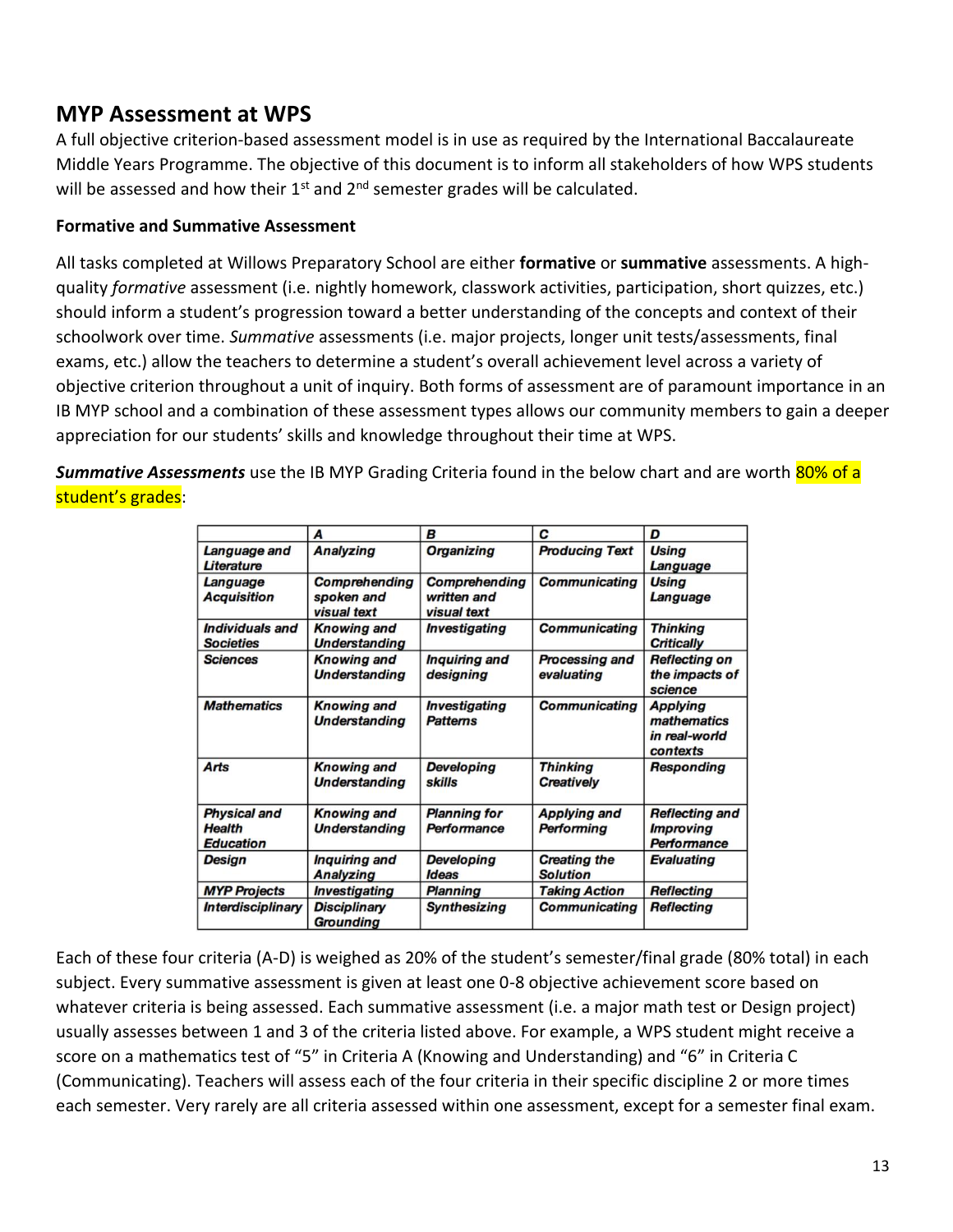There will always be a certain degree of teacher discretion and 'best-fit' judgement in all grading matters; this is one of the advantages of objective criterion grading.

#### **Formative Assessment Score Descriptions (20% of Final Semester Grade)**

Most formative tasks (i.e. a simple homework assignment, short quiz, etc.) will be given a 0-8 score for its completion, timeliness, and effort. However, teachers have the freedom to list the formative task with any point system best fit for the assignment (I.e. A score of 45 out of 50 possible points). It is possible that different teachers will provide subject (or even task) specific clarifications regarding the standard for completion. This will always be provided in advance and usually via OneNote or ManageBac. This chart provides a very generic description of grading a formative assignment for completion.

*A Sample Formative Assessment* Grading Chart:

| 0 (zero) | The assignment was not completed on time and the<br>deadline has passed.                                                                |
|----------|-----------------------------------------------------------------------------------------------------------------------------------------|
| $1 - 2$  | Some compensation was given for this assignment, but<br>it lacked timeliness and/or the basic standard of<br>completion. Effort was low |
| $3 - 4$  | This assignment was late without excusal and/or lacked<br>the standard of completion/effort expected.                                   |
| $5-6$    | The assignment was either partially complete or<br>complete but late with excusal (or similar). Effort was<br>satisfactory.             |
| 7-8      | The assignment was complete, handed in on-time and<br>showed teacher-specific level of effort.                                          |

If you look at your child's ManageBac progress and notice a lot of 7s or 8s for "local scores," you will know your child is completing his/her homework/classwork on time and up to the standards set by the teacher. Again, these formative assignments make up 20% of the students' final semester grade. The reporting of the "Local Formative Score" on the report card will be out of 8 total points.

### **Final Grades and Conversation to GPA**

A student's Grade Point Average (GPA) will be calculated automatically based on the IB criteria/summative (80%) and the addition of formative assessments (20%). Each subject will provide a score for each of the four grading criteria each semester. The four scores (1-8) added to the formative score (1-8) will be combined and converted to a GPA based on the following chart:

| Objective Criterion<br><b>Achievement Level</b><br>(Out of 40): | <b>IB Scale</b> | Grade Point<br>Equivalent |
|-----------------------------------------------------------------|-----------------|---------------------------|
| በ-ዓ                                                             |                 | 0.0                       |
| $10-13$                                                         | 7               | 1.0                       |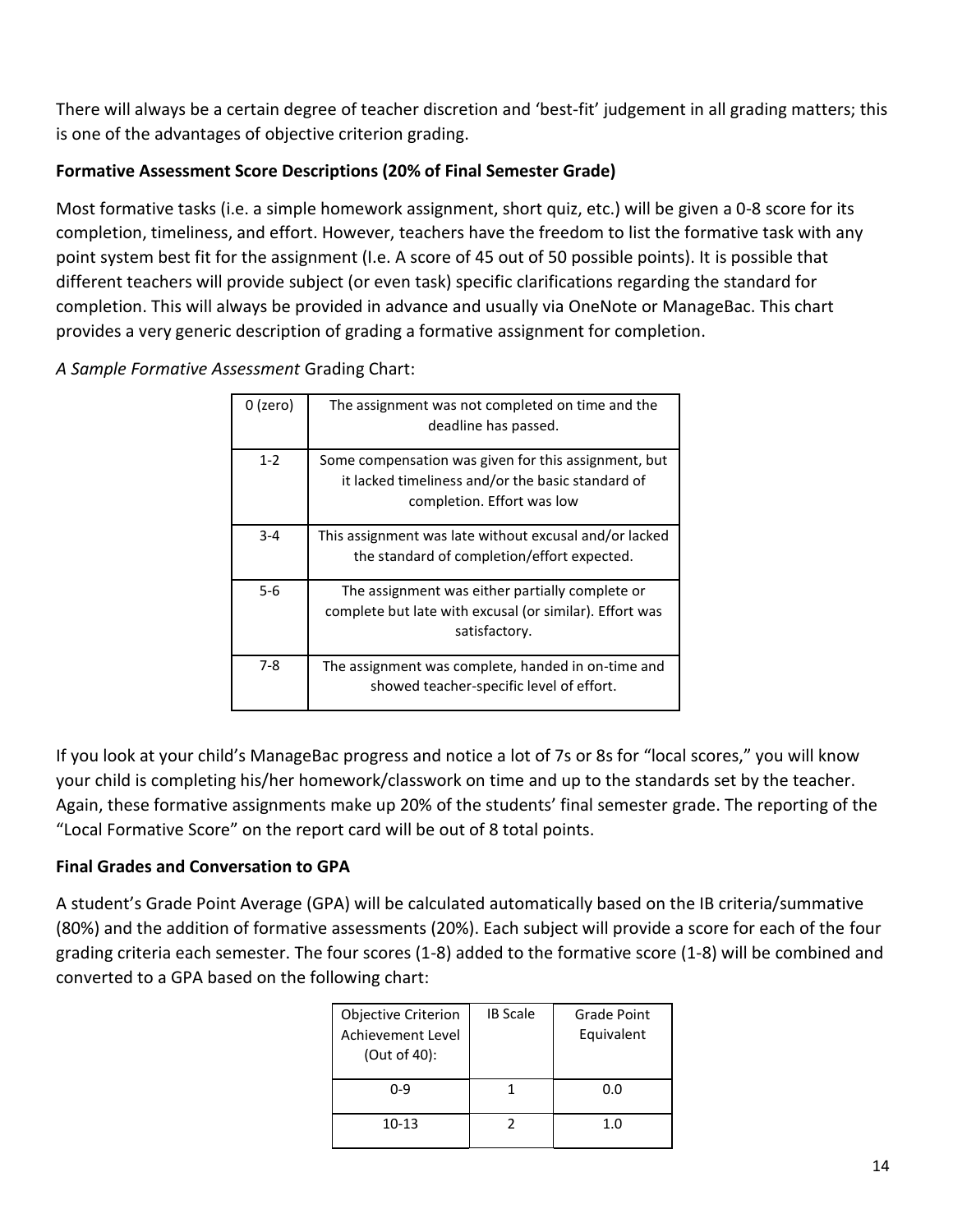| 14-19     | 3 | 2.0 |
|-----------|---|-----|
| $20 - 23$ |   | 3.0 |
| $24 - 27$ | 5 | 3.3 |
| 28-31     | 6 | 3.7 |
| 32-40     |   | 4.0 |

These grading practices make for a comprehensive and accurate picture of a student's performance. If you have any further questions or comments, please do not hesitate to be in contact with administrators, Matthew Lippart and Philip Razem and/or MYP Coordinator, Clarissa Toupin. We are happy to provide additional explanation as both students and families adjust to this new policy. Thank you for your support!

Additional References:

#### [Grading Rubrics for all MYP summative assessments](http://cppcurriculum.weebly.com/myp-subject-guides.html)

#### **Final Grades in the MYP**

A final grade is given to each student at the end of every academic year in the MYP. The final grade is determined by summing the achievement levels from the grading criteria and converting to final grade using these grade boundaries. The score earned is combined with the formative score to create an overall semester grade out of 40: 32 point possible for the four criterion plus 8 more possible for the formative score.

| Grade          | <b>Boundary</b><br>quidelines | Descriptor                                                                                                                                                                                                                                                                                                                                                        |
|----------------|-------------------------------|-------------------------------------------------------------------------------------------------------------------------------------------------------------------------------------------------------------------------------------------------------------------------------------------------------------------------------------------------------------------|
| 1              | $1 - 5$                       | Produces work of very limited quality. Conveys many significant<br>misunderstandings or lacks understanding of most concepts and<br>contexts. Very rarely demonstrates critical or creative thinking. Very<br>inflexible, rarely using knowledge or skills.                                                                                                       |
| $\overline{2}$ | $6 - 9$                       | Produces work of limited quality. Expresses misunderstandings or<br>significant gaps in understanding for many concepts and contexts.<br>Infrequently demonstrates critical or creative thinking. Generally<br>inflexible in the use of knowledge and skills, infrequently applying<br>knowledge and skills.                                                      |
| 3              | $10 - 14$                     | Produces work of an acceptable quality. Communicates basic<br>understanding of many concepts and contexts, with occasionally<br>significant misunderstandings or gaps. Begins to demonstrate some<br>basic critical and creative thinking. Is often inflexible in the use of<br>knowledge and skills, requiring support even in familiar classroom<br>situations. |
| $\overline{4}$ | $15 - 18$                     | Produces good-quality work. Communicates basic understanding<br>of most concepts and contexts with few misunderstandings and<br>minor gaps. Often demonstrates basic critical and creative thinking.<br>Uses knowledge and skills with some flexibility in familiar classroom<br>situations, but requires support in unfamiliar situations.                       |
| 5              | $19 - 23$                     | Produces generally high-quality work. Communicates secure<br>understanding of concepts and contexts. Demonstrates critical and<br>creative thinking, sometimes with sophistication. Uses knowledge<br>and skills in familiar classroom and real-world situations and, with<br>support, some unfamiliar real-world situations.                                     |
| 6              | $24 - 27$                     | Produces high-quality, occasionally innovative work. Communicates<br>extensive understanding of concepts and contexts. Demonstrates<br>critical and creative thinking, frequently with sophistication. Uses<br>knowledge and skills in familiar and unfamiliar classroom and real-<br>world situations, often with independence.                                  |
| $\overline{7}$ | $28 - 32$                     | Produces high-quality, frequently innovative work. Communicates<br>comprehensive, nuanced understanding of concepts and<br>contexts. Consistently demonstrates sophisticated critical and<br>creative thinking. Frequently transfers knowledge and skills with<br>independence and expertise in a variety of complex classroom and<br>real-world situations.      |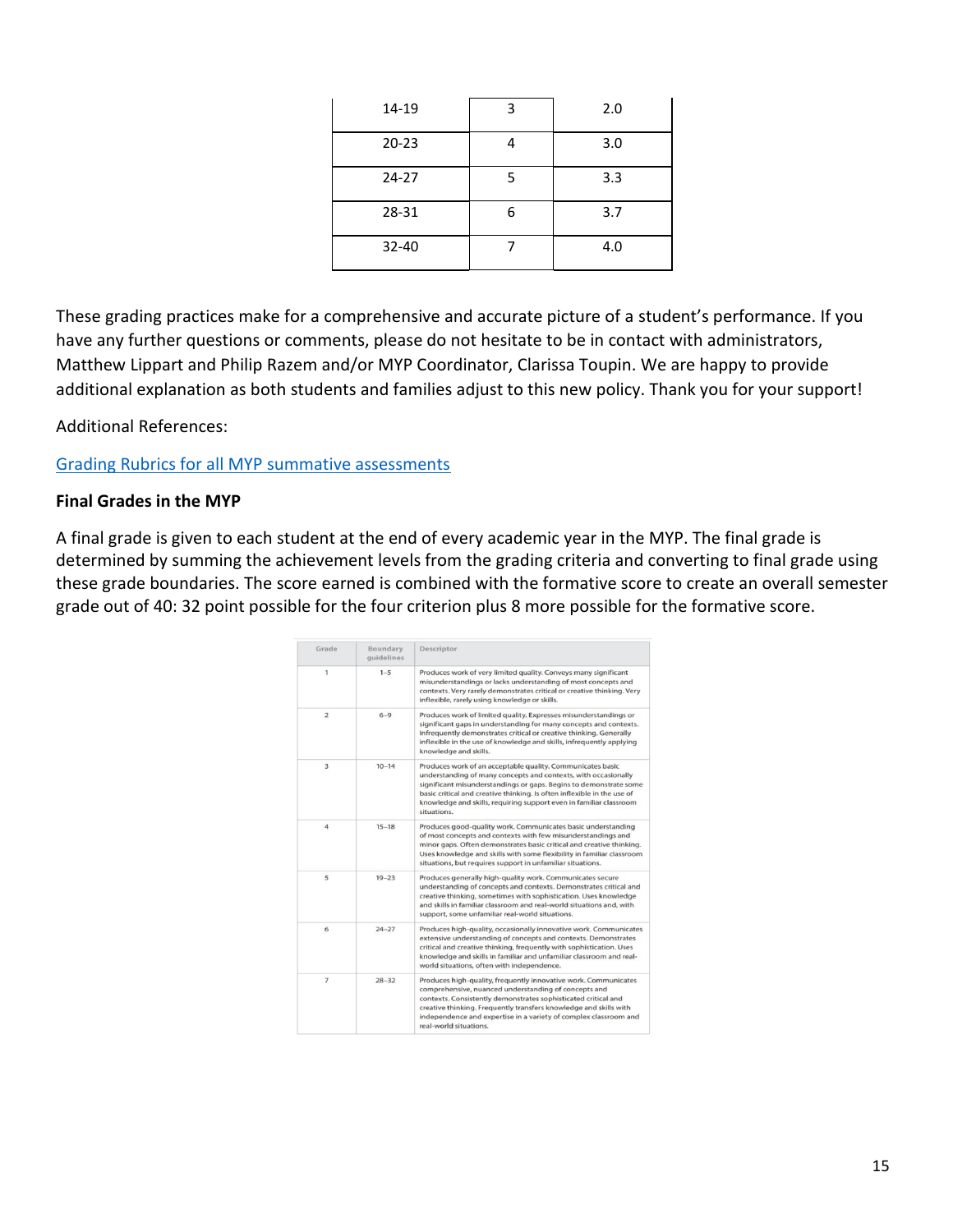# <span id="page-15-0"></span>**DP Assessment at WPS**

- Grading in the DP should aim to give students a clear understanding of their progress against the DP expectations and their likely outcome when officially graded by the IB. As a result, students should show growth during the two years of the program demonstrating mastery in year 2.
- Teachers can assess work using qualitative and quantitative processes. Regardless of the process the evaluation criteria for assignments must be clear and communicated to the student at the beginning of the process.
- Final assessment grades on specific tasks will always be awarded as a 1-7 grade.

| <b>Term Grade</b> | <b>Grade Point</b><br>Equivalent |
|-------------------|----------------------------------|
| 1                 | 0.0                              |
| $\overline{2}$    | 1.0                              |
| 3                 | 2.0                              |
| 4                 | 3.0                              |
| 5                 | 3.3                              |
| 6                 | 3.7                              |
| 7                 | 4.0                              |

- In diploma courses, WPS grades should match or be within one grade of a student's predicted IB grade (please see below) to assure that students are receiving an adequate understanding of their current level of overall achievement.
- The final evaluation scale of each subject is from one (1) to seven (7), with four (4) being the minimum passing grade for DP assessments (internal assessments and external assessments combined).
- In addition to summative assessment tasks similar to those designed by the IB, teachers will carry out formative assessment tasks and class activities that help them to give feedback to students and guide them to greater mastery of the skills and understandings required for success in their subject areas. These activities and assessment tasks will form part of a student's WPS semester grades and may hold a value of up to 20% of a term grade. Homework that is merely practice, where the authenticity of the work cannot be verified should not be assessed with a weight superior to that of 10% of the total semester grade.
- Student attitudes, study habits, ATL skills do not form part of the academic grade, but are integral to applying the defined assessment criteria for the subject.
- At the beginning of each semester, DP teachers will provide students with a course overview that includes the major assessment tasks that will be assigned during the term, a suggested calendar of dates and a description of the final grade breakdown that will determine their scores at the end of the term.
- Official DP internal assessment tasks and the full mock exams in G12 will take into account the published DP bands. If adjustments are made to these bands the adjusted band will be shared with the students.
- No student will be exempt from summative exams.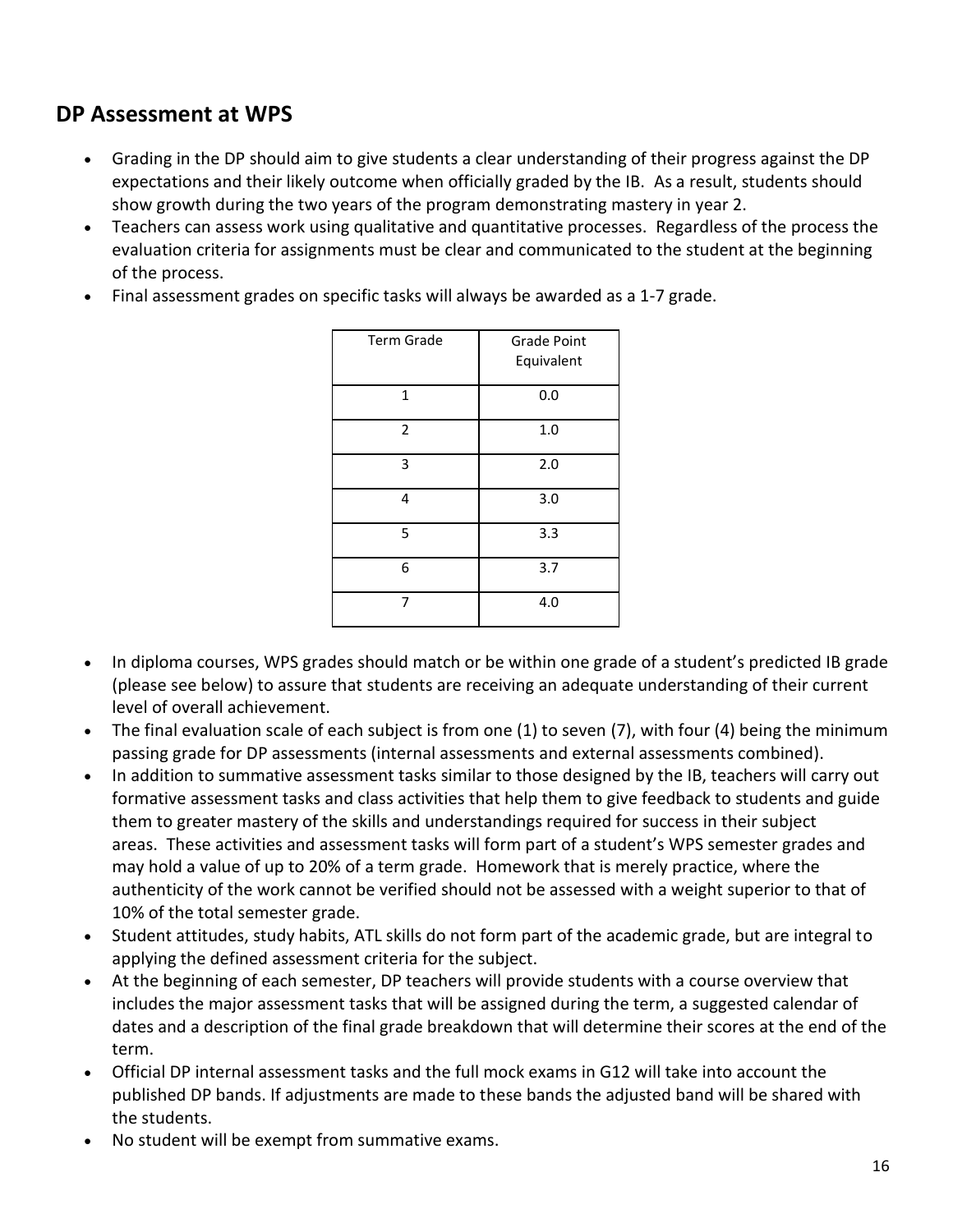- The end of year grade will take into account the work from the whole year. Teachers will have the opportunity of deciding to go up or down on the final grade based on summative assessment performance.
- In the following cases a student's grade may be affected:
	- It is the responsibility of the student to ensure that, in case the assessment task product is digital, the file allows its correct display on the platform. Students must follow teachers' instructions to upload the document(s) to avoid difficulties. If the file cannot be viewed due to a technical difficulty the teacher will contact the student immediately for the student to submit proof of completion, if the students fails to submit proof it will be taken as a nondelivery and will result in a grade of zero (0)
	- In the event that a delivery identifies a breach of the academic honesty / integrity policy, the work will result in a grade of zero (0) and the process established in the policy must be followed. The work must be redone but this won't change the grade.

#### **Predicted grades Policy**

1. What are predicted grades?

"The predicted grade is the teacher's prediction of the grade the candidate is expected to achieve in each subject, based on all the evidence of the candidate's work and the teacher's knowledge of IB standards. Predicted grades are also required for theory of knowledge and the extended essay. It is important that each prediction is made as accurately as possible, without under-predicting or over-predicting the grade. The IB takes measures to work with schools that consistently under- or over-predict student grades." (International Baccalaureate Organization, 2020)

2. What are Predicted grades based on?

A predicted grade is the teacher's estimation of the grade the candidate is expected to achieve in the DP subject. A predicted grade is based on:

- All the evidence of the candidate's work. CCB encourages teachers to consider mostly summative assessments and mocks.
- The teacher's knowledge of IB standards.
- The Diploma Programme Grade descriptors

Students and parents/guardians should not expect semester grades to be the same as the predicted grades as during the semester teachers assess the formative process with a variety of activities while the predicted grade is intended to forecast the final IBDP grade that considers only Internal Assessments and External Assessments. However, predicted grades should be within one grade of the student's WPS grades. In the case that a predicted grade has two or more points of difference the teacher will be asked to provide an explanation for this difference which will be reviewed by the DP coordinator and headmaster.

The DP coordinator is responsible for advising the teachers on the best practice for determining predicted grades and will review the grades before they are given to the college counselor.

3. Do predicted grades define the IB final grade?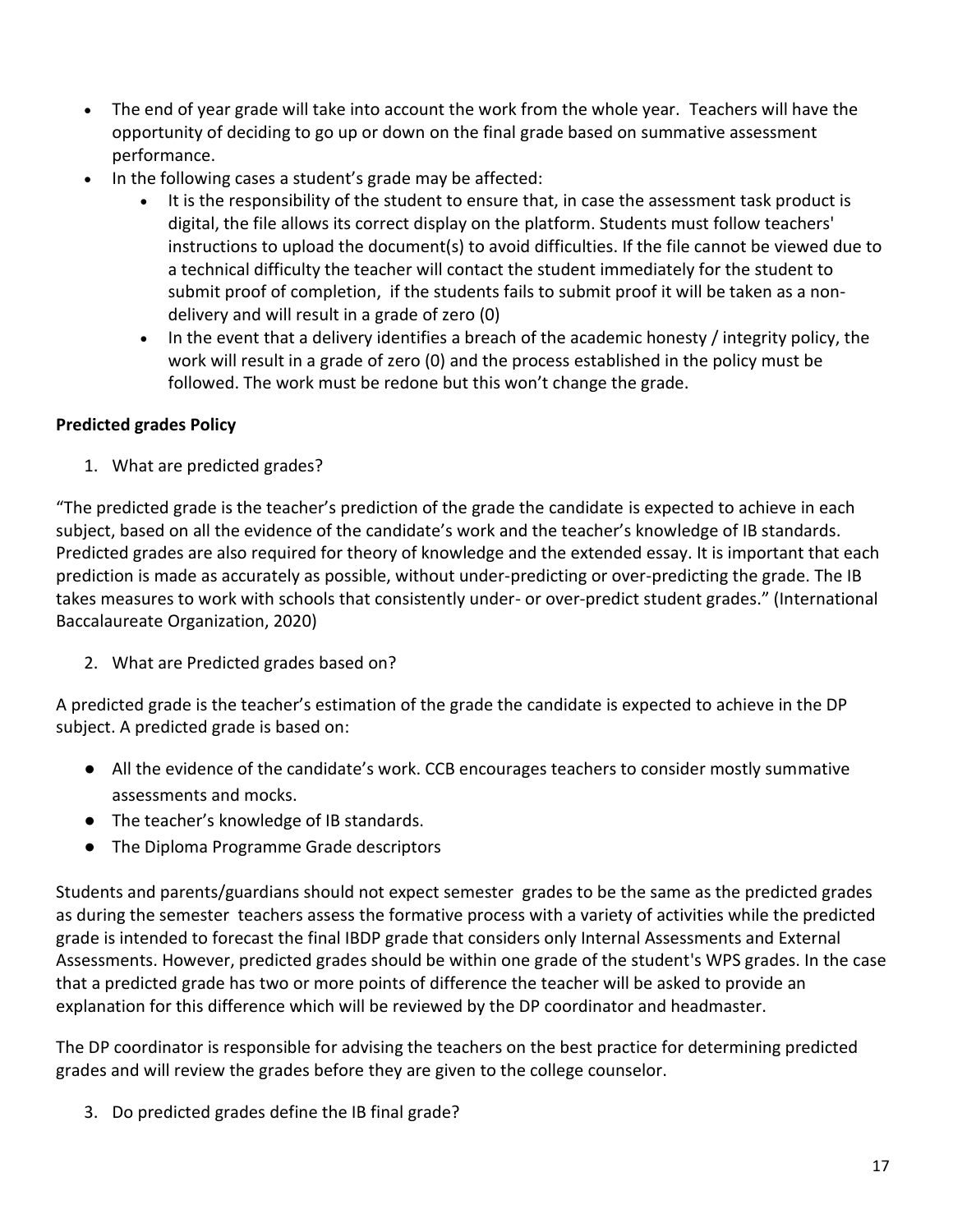No. "*Predicted grades are used for grade award meetings when considering a subject's grade distributions and the performance of individual candidates. A check on the appropriateness of results is made by comparing awarded grades with predicted grades. If there are significant discrepancies, further reviews may be conducted. Predicted grades are not used in calculations for candidates affected by adverse circumstances, including candidates with incomplete assessment for one or more components for whom calculations are made using global or school averages."* (International Baccalaureate Organization, 2020)

Each subject guide contains information about external and internal assessments with different weighting that will decide the student final grade. Predicted grades are used for an internal purpose between the IB and the school.

4. If Predicted grades do not affect student grades what are they for?

Predicted grades serve as a quality check point between the organization and the school. The organization uses the statistical information to evaluate the correct application of assessment principles, programme standards and school's understanding of the assessment requirements. Also, these serve as input in the assessment quality purpose of the organization.

The predicted grades issued in April are not typically part of the university admission process and are not known by stakeholders other than the School and IBO.

- 5. When are predicted grades calculated in CCB?
- In first semester or any moment of the second year of the program for students who need them as part of the university application process. Only requests coming from the College Counselor will be accepted.

April of the second year as part of an International Baccalaureate Organization requirement to submit students' assessments for marking or moderation depending on the subject.

6. Are predicted grades shared with candidates and their parents/guardians?

April predicted grades are not shared with candidates and their parents/guardians. As the IB recommends, the "*predicted grade is a matter between the school and the IB. Schools and teachers must be free from undue pressure when signing off predicted grades."* (International Baccalaureate Organization, 2020)

Predicted grades for college admissions are shared with candidates and their parents/guardians through the College Counselor since they are usually important components of university applications.

7. If a student or parent/guardian has a question about first semester predicted grades, what is the process for clarification?

In case of any question or clarification regarding a first semester predicted grade the family must submit a letter to the Diploma Programme coordinator, who will review the request and write a formal response after consultation with the teacher.